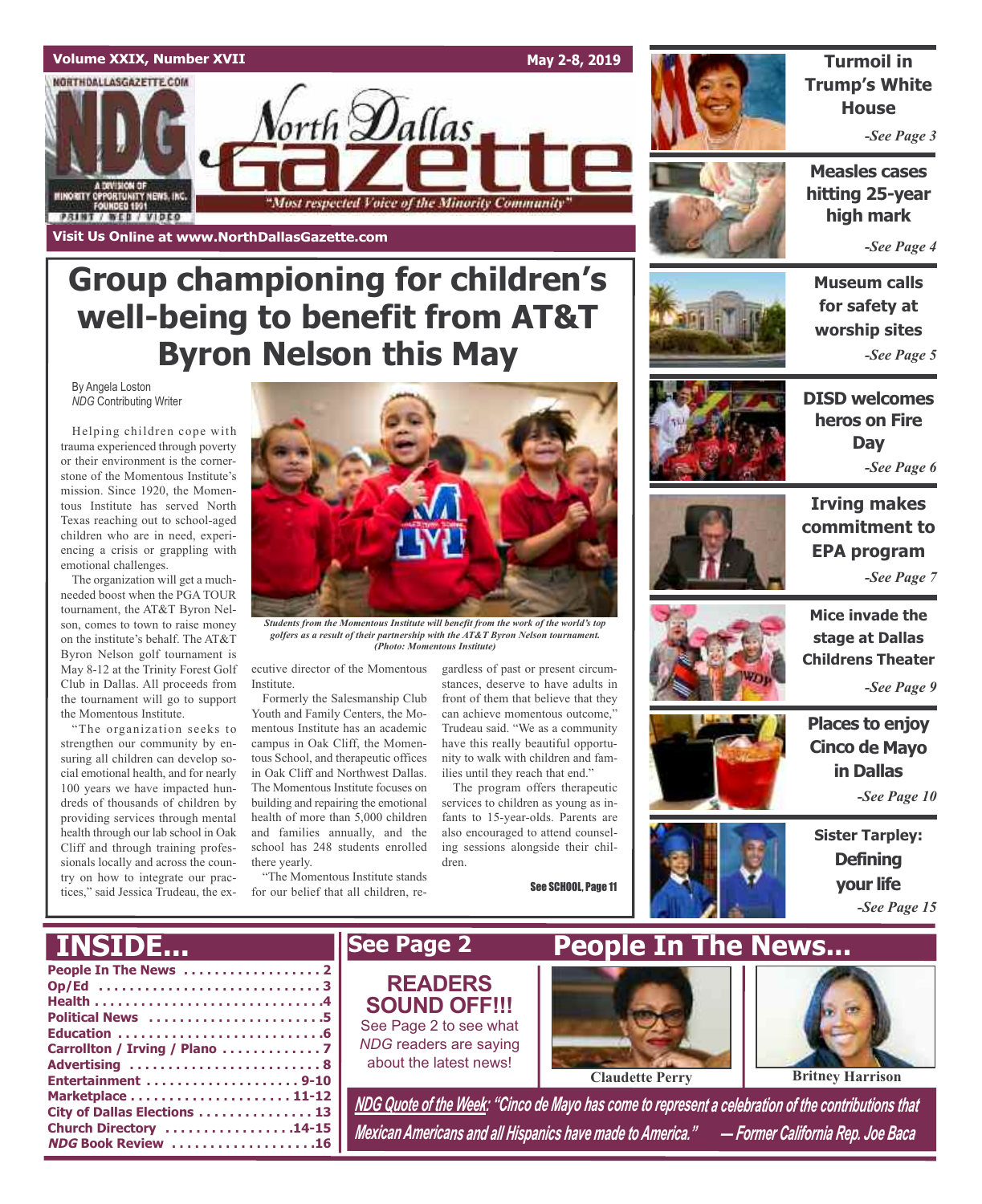### **People in the News www.NorthDallasGazette.com**

### **Claudette Perry**

By Stacy M. Brown NNPA Correspondent

WASHINGTON, DC — The nation's largest trade association of African American-owned newspapers and media companies, the National Newspaper Publishers Association (NNPA), recently announced Claudette Perry as its new Executive Administrator. NNPA's member newspaper and media companies reach over 25 million readers each week in print and online.

"Claudette Perry brings decades of experience from



roles in corporate America, the public sector and government. She has been a member of the NNPA executive team for several years. However, her new role enables the NNPA to be better equipped to face new challenges and secure new opportunities," said Dr. Benjamin F. Chavis, Jr., NNPA President and Chief Executive Officer.

A multi-talented problem solver, Perry has worked with several organizations in the Nation's Capital as well as regional, national and international corporations and institutions, including the White House, Capitol Hill, the Washington Urban League and many others. She is proudest of the work she has done that focuses on improving the quality of life for people of African descent.

"The Black Press of America, which is celebrating its 192nd year, has evolved to meet the needs of the changing world around us. Claudette's competence is exceeded only by her commitment to advance the interests of NNPA's members, partners and sponsors. This new role became necessary in order to better align our organization and ensure a higher level of service quality," said Chavis.

Chavis made the announcement to the NNPA's board and membership during the organization's annual Black Press Week conference late last month.

As for Perry, she expects that her new role will better position her to address organizational change, including growth-related administrative, technical and operational challenges. "The NNPA's many stakeholders are demanding increasingly higher levels of service quality, information and support. We will meet those demands for change by improving the level of services and instituting new office procedures," said Perry.

"As with any organization, it's critical that we continue to establish high standards and maintain the accountability required to meet those standards among the NNPA executive team and staff," Perry continued.

"The culture of the organization and publisher expectations will both be positively impacted," Perry said.

Perry's new role will keep her busy as she'll be charged with managing the day-to-day oversight of office operations, coordinating and implementing procedures, programs, events and other staff-related functions of the NNPA. Foremost among her new responsibilities is enhancing the organization's back office to include developing strategies that will enhance the trade association's com-

#### See PERRY, Page 15

ident-elect of the State Bar of Texas.

McDougal received 52 percent of the 24,252 votes cast during the month-long voting period that ended April 30. His opponent Jeanne Cezanne "Cezy" Collins of El Paso received 47 percent of the votes. Write-in candidates accounted for less than 1 percent of the votes cast.

McDougal will be sworn in as president-elect during the State Bar's Annual Meeting on June 14 in Austin and will serve as president of the State Bar of Texas from June 2020 to June 2021.



vice president of TYLA. She began serving on the TYLA Board of Directors in 2016 as an at-large director. Harrison has contributed to and led several TYLA projects, including

the Divorce Guide for Teens, Not a Victim, Free From Violence, and the FMLA Guide for Employers. In 2017, she received the TYLA Keith L. Krueger Leadership Award for her commitment to integrity and public service and in 2018 the President's Award of Merit for her significant contributions to TYLA.

Her legal career began in Austin after graduating from the University of Texas School of Law. She is a family law practitioner at GoransonBain Ausley in Dallas. Harrison began her bar service through the Austin Black Lawyers Association, for which she served as vice president. She was a director for the Austin Young Lawyers Association, participated in the Austin Bar/AYLA Leadership Academy, and is a LeadershipSBOT graduate. Harrison is also a Texas Bar Foundation Fellow.

McDougal received 52 percent of the 24,252 votes cast during the month-long voting period that ended April 30. His opponent Jeanne Cezanne "Cezy" Collins of El Paso received 47 percent of the votes. Write-in candidates accounted for less than 1 percent of the votes cast. He will be sworn in as president-elect during the State Bar's Annual Meeting on June 14 in Austin and will serve as president of the State Bar of Texas from June 2020 to June 2021.

For Mcdougall law is a family business. He is certified in criminal law by the Texas Board of Legal Specialization and the founder of a namesake law office where he practices with his son. McDougal has previously served as a police officer, firefighter, and an assistant district attorney.

Texas attorneys also elected Larry P. McDougal Sr. of Richmond to be pres-

# **NDG Readers Sound Off...**

### **Blurring racial lines in the Dallas City Council's 14-1 election model**

Harrison is currently the

cast, while her opponent, Tim Newman, also of Dallas, received 40 percent. Write-in candidates accounted for 1 percent of the

votes cast.

I like how you guys conveniently forgot Curtis Harris, the African American running in District 11 to unseat Kleinman.

*-- Savion Harris*

This is a very well written article, please take the time to read!

The title says it all, "Blurring Racial Lines..."

I want nothing more than to be a leader that helps to bridge the racial gaps in our district. I want to work with our brown and black communities and help unify and bring out a stronger voice together. Our city was founded on systemic racism and the implementation of 14-1 is the biggest step forward in fighting against that narrative.

I grew up in a household where we called ourselves Hienz 57, where thanksgiving dinner looked like a party at the United Nations. I was raised in DeSoto, spent many years living in the heart of Harlem, NY, and besides a couple years transition in Downtown Dallas, I planted my seeds in District 7, which is where I call home! I have always prided myself in that and it has helped with my overall perspective of

our world. I grew up with a Latino father, a black step father and a mother and step mother who are white. Myself and most of my siblings are of mixed races and these factors of my life have led to my passion in wanting to be a leader for all minority communities.

I understand that change is hard, and a lot of time with change comes fear. I want to address those fears and reiterate my intention to serve ALL the residents of District 7 and the City of DALLAS. The way I read this article is that huge progress has been made in our past, and progress looks to be continuing in our city. I have and will

continue to work hard to be a part of this progress and keep living Dr. King's dream! *-- Adam Bazaldua*

via Facebook

Welp been in 7 from the beginning. Thankful for the warriors like you Marvin Crenshaw, Diane Ragsdale, JWP and others. As a kid I saw all the work y'all did and it inspired me to achieve what I have and run for leadership in my home district.

*-- Calvin Johnson* via Facebook

**To share your opinion visit NorthDallasGazette.com**



*2 | May 2-8, 2019 | North Dallas Gazette*

*For the 411 in the community, go to www.northdallasgazette.com*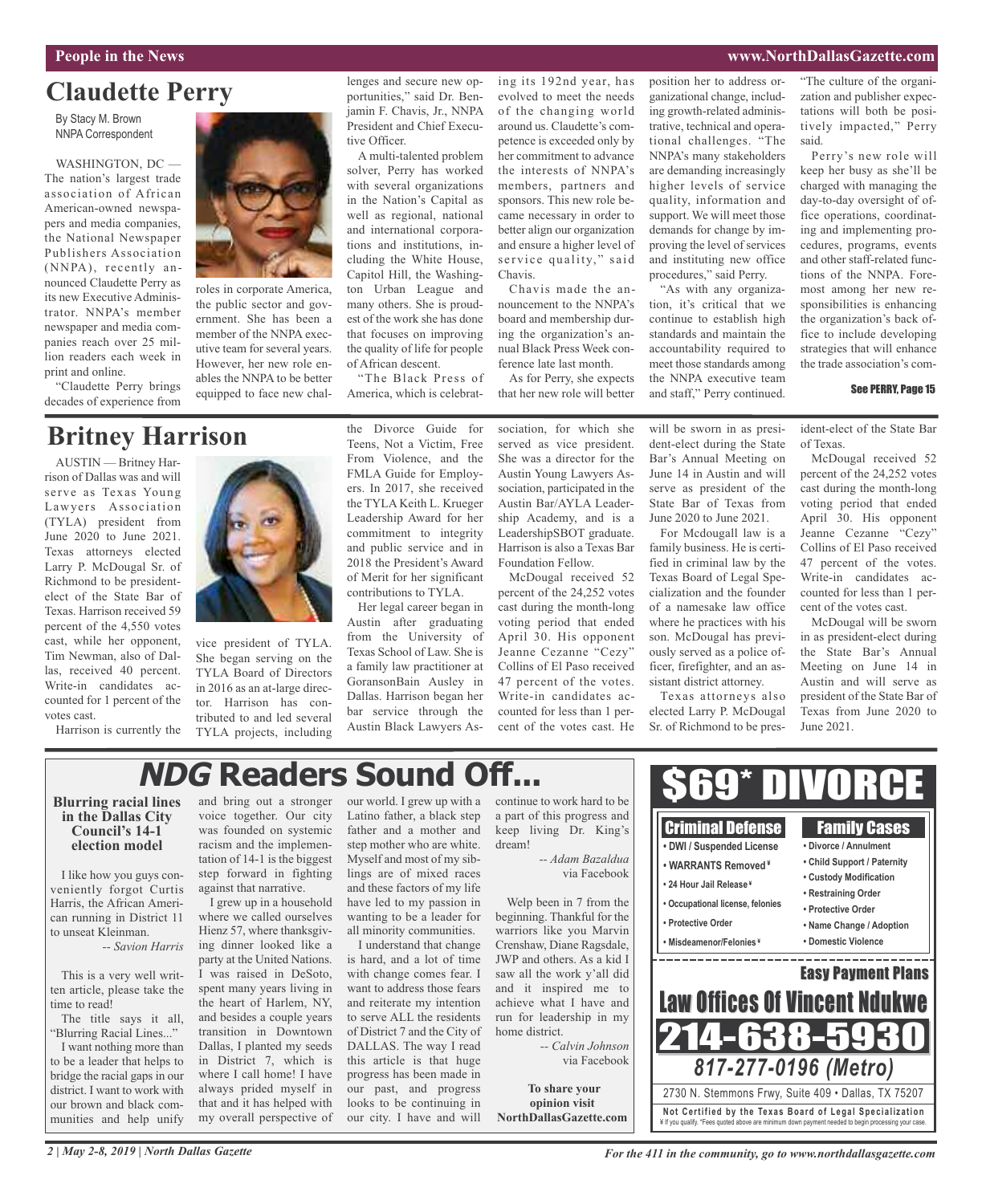#### **www.NorthDallasGazette.com Op-Ed**



*"Do what you say you are going to do ... when you say you are going to do it."*

**Publisher's Office:** publisher@northdallasgazette.com

**Sales Department:** marketing@northdallasgazette.com 972-509-9049

**Editorial Department:** editor@northdallasgazette.com

### **Online:**

www.NorthDallasGazette.com www.twitter.com/NDGEditor www.facebook.com/NorthDallasGazette www.pinterest.com/NDallasGazette www.instagram.com/NorthDallasGazette

## STAFF

**Chairman Emeritus** *Jim Bochum 1933 – 2009*

*("Sister Tarpley") NDG* **Senior Columnist**

**Religious/ Marketing Editor** *Shirley Demus Tarpley*

*Ed Gray*

**Contributing Writers** *Tiffany Gilbert Jackie Hardy Rachel Hawkins Angela Loston Jacquinette Murphy Dwain Price Terri Schlichenmeyer Nicole Scott David Wilfong*

**Published By** *Minority Opportunity News, Inc.*

> **Editor** *Ruth Ferguson*

**Community Marketing** *Nadina Davis*

**Account Executive**

*Elle Avery* **Production** *David Wilfong*





*Gazette is a wholly owned subsidairy of Minority Opportunity News, Inc.*

# **The Mueller Report and the question of US foreign policy**

By Bill Fletcher, Jr. NNPAContributor

If there had been any question about Russian interference in the 2016 election, that is now a settled matter in light of the Mueller Report. Whether that interference had a demonstrable impact on the election results will be debated for years to come, but Robert Mueller's committee established, early in the report, sufficient evidence of the scale and scope of interference that further debate about "whether" is pointless.

Yet, what has been interesting throughout this entire period of discussion of alleged Russian interference in the 2016 elections has been the hypocrisy of most socalled mainstream commentators and political officials. On the one hand, they have expressed absolute outrage concerning alleged Russian interference. They have pointed to how the manipulation of social media and hacking, along with possible efforts to affect voter registration rolls, compromises the system and could call into question the legitimacy of any election result.

This is all true. So, where is the hypocrisy?

It is found in the actions carried out historically by the US government in its various forms of covert activity over most of the 20thcentury and to this day. Yet, this sort of covert activity receives precious little attention from mainstream commentators and politicians. They act as if it was never done.

We can start with coups. Whether the 1953 coup which overthrew the Mossadegh government in Iran; the 1954 coup in Guatemala against Arbenz; the 1964 coup in then British

Guiana against Chedi Jagan; the 1973 coup against Allende in Chile; the 2009 coup in Honduras against Zelaya; or the contemplated coup today against the Maduro government in Venezuela, the US government has rarely restrained itself from undoing democratically elected leaders.

To paraphrase Bugs Bunny: what's all the hubbub…bub…?

Please do not get me wrong. The activities of the Russians in the 2016 elections in the USA or their activities in Europe are reprehensible and should be exposed and opposed. Yet, we in the USA should not be sitting back acting as if such activities are a shock to our system; something that we have never seen previously. The reality is that, in the name of the USA, immense criminal

acts have been conducted that have ignored the rule of law and undermined efforts at national self-determination and democratic rule.

The lesson from all of this? If we are going to oppose Russian electoral interference—which we should then what is demanded of democratic-minded people in the USA is absolute opposition to interference in the internal affairs of countries trying to pursue their own paths,.

Anything else is hypocrisy, though I was going to use another term.

*Bill Fletcher, Jr. is the former president of TransAfrica Forum. Follow him on Twitt e r, Fa c e b o o k a n d a t www.billfletcherjr.com. He recently authored the mystery novel The Man Who Fell From the Skyfrom Hardball Press.*

# **Turmoil in Trump's White House**

By Congresswoman Eddie Bernice Johnson

I was sadly and profoundly disturbed while reading the report by Special Counsel Robert S. Mueller III detailing the activities of a fragmented and undisciplined White House, a president whose activities boarded on illegality and a presidential campaign whose contacts with the Russian government were dangerous, and potentially harmful to our country, and to global democracy.

The condemnation of President Trump's behavior as reported in the Mueller report is shared not only by Democrats, but by thoughtful and respected members of the Republican Party who believe that President Trump's reported conduct is unworthy of our nation's commanderin-chief. Former U.S. Senator Jeff

Flake from Arizona recently said during a national radio program that the direction of the nation was perilously uncertain under President Trump's leadership, and that the Republican Party should find another candidate to replace Mr. Trump as the party's nominee in next year's presidential election.

Senator Mitt Romney, the Republican Party's presidential nominee in the 2012 presidential election, said that he, too, was deeply disturbed after reading the Mueller re-

**NDG endorsements for Dallas and Irving City Council candidates appearing on the May 4 ballot (For more on endorsement choices of the North Dallas Gazette, see Page 5 in this issue.)** port. Senator Romney said that he was "appalled" that members of the Trump campaign associated themselves with Russian government operatives.

On the issue of obstruction of justice, Special Counsel Mueller's report demands that Congress and the people of our nation commence a search for the truth that will determine whether or not conduct occurred that extended beyond the boundaries of the law.

In his report, Mr. Mueller wrote that he and his investigators were unable to determine "conclusively" that criminal conduct occurred. The report could have stopped there, but it did not.

"While this report does not conclude that the president committed a crime, it also does not exonerate him," it continued.

Now is the time for Congress to pick up where the Mueller report concluded, and determine whether or not there was conduct that was in fact criminal. We must discover why there was not an exoneration of the president by the Special Counsel. We cannot afford this troubling issue to linger.

*Congresswoman Johnson represents the 30th Congressional District of Texasin the United States House of Representatives. She also chairs the House Committee on Science, Space and Technology.*



**Place 2 Rodwaan Saleh**

**Dallas City Council District 4 Carolyn King Arnold**



**Dallas City Council District 10 DeDe Alexander**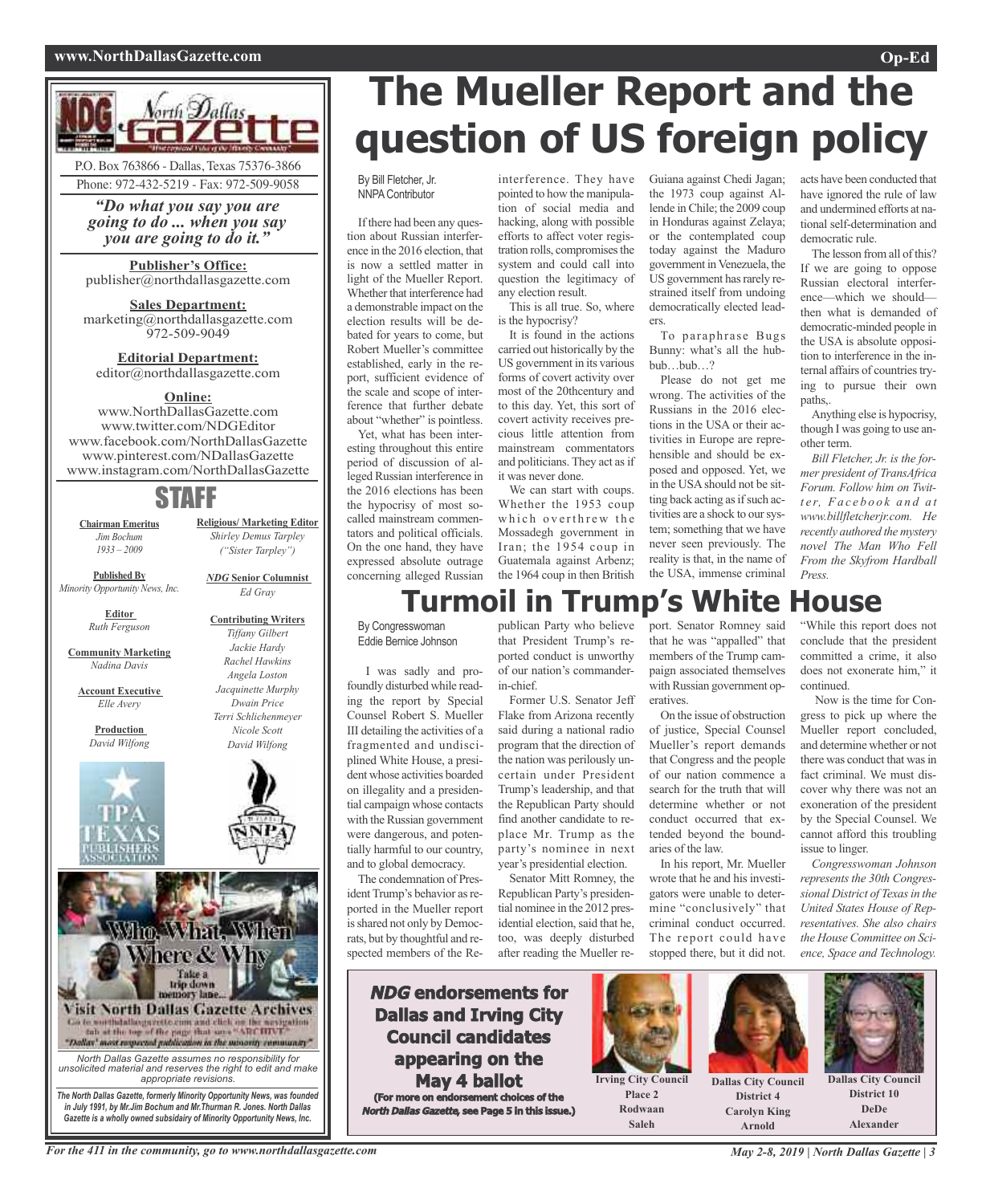### **Health www.NorthDallasGazette.com**

# **Parkland stresses immunization as measles cases reach 25-year high**

It's easy to think oncecommon childhood diseases are things of the past, but serious outbreaks of measles this year prove that children (and adults) in the United States can—and do— still get these preventable diseases. In an effort to educate the public about the importance and benefits of vaccination, especially among children, Parkland Health & Hospital System will take part in National Infant Immunization Week (NIIW) from April 27 to May 4.

"Vaccines are the most successful and cost-effective public health tools available for preventing disease and death," said Dr. Susana Lazarte, MD, Parkland Infectious Diseases specialist andAssistant Professor of Internal Medicine at UT Southwestern Medical Center. "They not only help protect vaccinated individuals but also help protect entire communities by preventing and reducing the spread of dangerous infectious diseases."

According to the Centers for Disease Control and Prevention (CDC), dozens of new cases of measles are being reported weekly in the U.S., bringing the current total to the highest number in



*U.S. Air Force Staff Sgt. Hilary Tenebruso, 7th Medical Operations Squadron immunization technician, applies an oral vaccine to a child at Dyess Air Force Base, Texas. Vaccines given by the immunizations flight range from influenza to smallpox. (U.S. Air Force photo by Airman 1st Class April Lancto)*

the past five years. Measles has been found in more than a third of U.S. states, including Texas. The highly contagious disease, declared "eradicated" in the U.S. in 2000 thanks to massive nationwide immunization efforts, has made a strong – and dangerous – comeback as more parents opt out of vaccinating their children. The World Health Organization declared this so-called "vaccine hesitancy" one of the top global threats of 2019.

"This is a very concerning trend and a major challenge to healthcare providers who are trying to educate the public about the serious health risks associated with these illnesses," said Dr. Lazarte. "Vaccine-preventable diseases like measles, mumps and chickenpox can infect both children and adults."

According to the CDC, important milestones reached in controlling vaccine-preventable diseases among infants worldwide include:

Drastically reducing infant death and disability caused by preventable diseases in the United States.

Protecting infants and children from 14 vaccinepreventable diseases before age 2.

Routine childhood immu-

nization among children born 1994-2018 will prevent an estimated 419 million illnesses, 26.8 million hospitalizations, and 936,000 early deaths over the course of their lifetimes, at a net savings of \$406 billion in direct costs and \$1.9 trillion in total societal costs.

Healthcare providers like Dr. Lazarte emphasize the importance of following the recommended immunization schedule to protect infants and children by providing immunity early in life, before they encounter potentially life-threatening diseases.

"I don't think we realize what life used to be like before the widespread use of vaccines. Because of their success, many parents may not have heard of the serious diseases they prevent," Dr. Lazarte said. "It's important to remember diseases including the measles, polio, mumps, rubella, pertussis (whooping cough), tetanus, and diphtheria can be especially serious for infants and young children."

As the mother of a threeyear-old child, Dr. Lazarte added, "I worry about taking my child to places and schools with low vaccination rates. Knowing that he's up to date with the recommended vaccines gives me peace of mind."

Parkland's Community Oriented Primary Care (COPC) health centers offer vaccines as part of the Walk-In Wednesday program. Dallas County residents can receive vaccines at any Parkland COPC without making

an appointment from 9 a.m. to 12 p.m. and 1 to 4 p.m. every Wednesday throughout the fall and winter months. Appointments can be scheduled by calling 214- 266-4000.

"Vaccination is a shared responsibility," Dr. Lazarte added. "Families, healthcare professionals, and public health officials must work together to help protect the entire community."



### **Many stroke patients not screened for osteoporosis, despite known risks**

The majority of stroke survivors are not screened or treated for osteoporosis, broken bones, or fall risk — despite stroke being a risk factor for these conditions. The risk is up to four times greater than in healthy people, according to new research in the American Heart Association's journal *Stroke*.

Stroke survivors often face reduced mobility. Less than one-third of older women living in the United States are screened for osteoporosis and the treatment rate for some high-risk patients tops out at 30 percent.

"Our study adds to previous research that found despite an increased risk, only a small number of people who have recently had a stroke are tested and treated for osteoporosis," said Moira Kapral,

M.D., M.Sc., FRCPC, lead after stroke; and author of the study.

Researchers identified stroke survivors age 65 and older who either had visited the emergency department or had been hospitalized for strokes (ischemic or intracerebral hemorrhage) between July 1, 2003 and March 31, 2013 at 11 regional stroke centers. Using administrative databases allowed researchers to link the registry with information about bone mineral density testing, prescription medications and deaths.

Of the 16,581 stroke survivors included in the study, only:

• 5.1 percent had bone mineral density testing;

• 15.5 percent were prescribed medications for osteoporosis within one year

• a small percentage of stroke survivors were prescribed medications for osteoporosis for the first time.

The study also found that, while overall screening and treatment for osteoporosis and related conditions was low, certain stroke survivors were more likely to have bone mineral density testing. These people tended to be younger, female and to have had low-trauma fractures in the year after their stroke. Patients were more likely to be prescribed medications for osteoporosis post-stroke if they were female, already had osteoporosis, had previously broken bones, had previously had bone mineral density testing and had fallen or broken bones after their stroke.

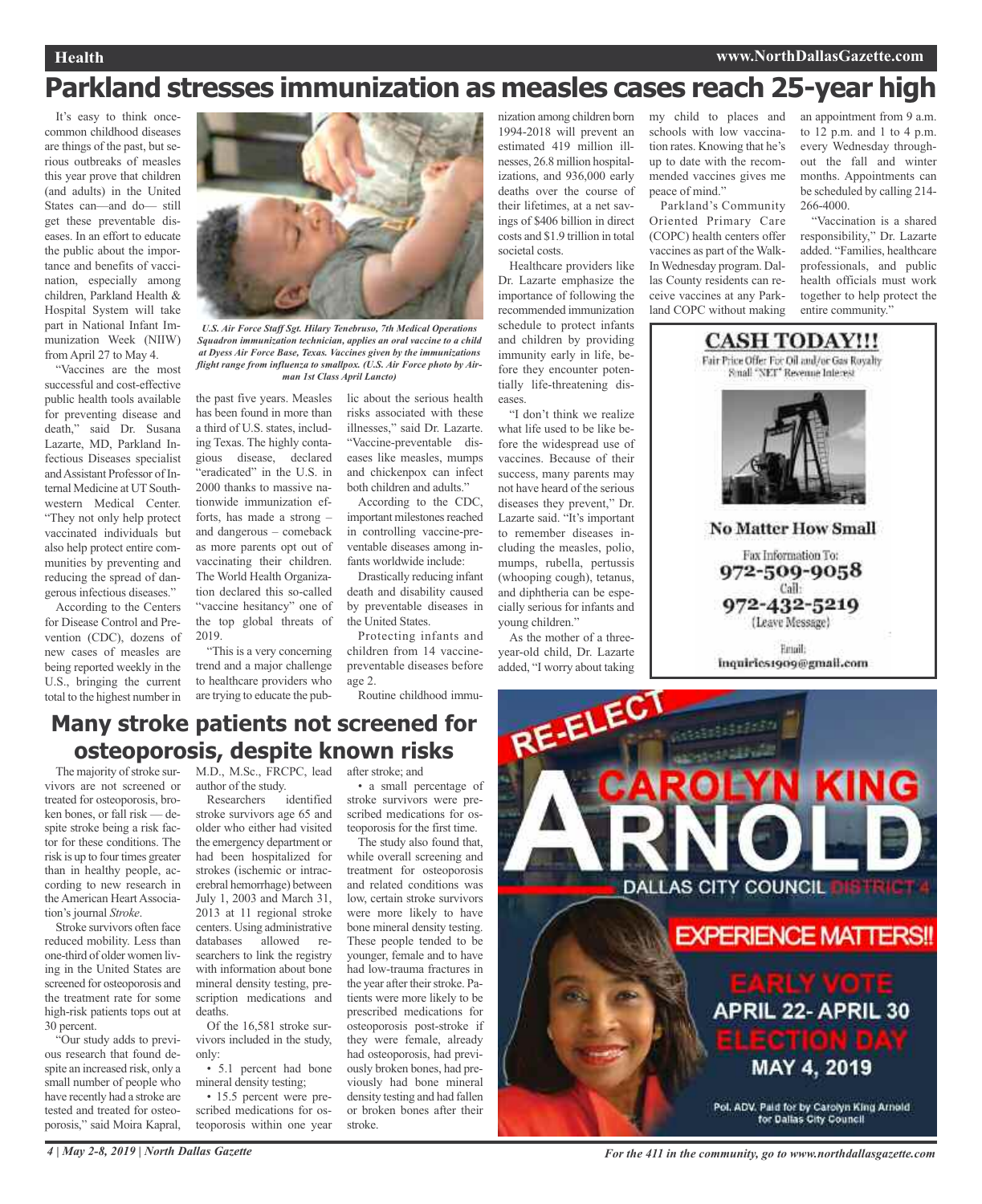#### **Community**

# **Holocaust Museum renews call for freedom of religion, safe worship**

Once again the faith community mourns and denounces a tragic shooting at a house of worship. As Passover was coming to an end, a 19-year-old white male entered the Chabad Synagogue of Poway, California, he shot four worshippers. A 60-year-old woman died, the other victims did not suffer life-threatening

wounds. The suspect was arrested two miles away from the shooting soon afterward.

"We are heartsick that such a young man could be filled with blind hatred," The Dallas Holocaust/Museum/Center for Education and Tolerance said in a statement on Sunday morning.

The shooting occurred six months to the day of the

shooting at the Tree of Life Synagogue in Pittsburgh. A total of 11 were killed during this tragic shooting.

"We reject antisemitism and extremism in all forms and stand for freedom of religion and the right to worship safely," the museum's statement declared.

The leaders call on all to stand together to combat antisemitism and remind the community about the importance of teaching even our ugly history.

"Our abhorrence of antisemitism strengthens us in our commitment to our mission: to teach the history of the Holocaust and advance human rights to combat prejudice, hatred, and indifference."



# **VA and Dallas Urban Inter-Tribal Center of Texas reaching out to veterans possibly eligible for VA pension**

On May 8-9, the Department of VeteransAffairs and the Dallas Urban Inter-Tribal Center of Texas will host a Presumptive Conditions Campaign event focused on identifying and assisting North Texas veterans who may have presumptive disabilities and be eligible for VA pension claims.

"With the focus on veterans with presumptive dis-

abilities and those who are conducting a series of vetpension eligible, VAis hopeful we can help Indian Country veterans access the full range of benefits they have courageously earned through their service," said Stephanie Birdwell, director, VA's Office of Tribal Government Relations.

Throughout 2019, VA, in partnership with more than 30 tribal communities, is

eran disability enrollment claim events. This campaign, titled "Your Service. Our Mission: Bringing Benefits Home," kicked off March 20 in Oklahoma with the Cheyenne and Arapaho Tribes. Tribal communities in many states have already confirmed their participation in this initiative.

A presumptive disability

is a condition that VA presumes to be related to military service; although, the condition may first appear after discharge from the military. These conditions may qualify for VA compensation payments.

"We realize that reaching these veterans may have a direct, tangible impact on the lives of thousands of previously unreached veterans

and their spouses," said Birdwell. "This will help VA enhance and improve the experience for all Veterans and their families."

In addition, a spouse may be eligible for Dependency and Indemnity Compensation (DIC) when a veteran dies as a result of these presumptive disabilities.

During the event, health information, assistance, and other benefits will be available from the VA North Texas Health Care System, the Waco VA Regional Benefits Office, the Texas Veterans Commission, Social Security Disability Determination Office, and local Vet Centers. Veterans Service Officers and VAstaff will be present to assist with filling out disability claims with the goal of on-the-spot approval.

# **EarthX celebrates 2019 Keeling Curve Prize finalists**

By: Rachel Hawkins *NDG* Staff Writer

After reviewing 150 applications from all over the world, 20 applications were picked and chosen as finalists for the 2019 Keeling Curve Prize award. The announcement was shared on April 25, at EarthX's E-Capital Summit, in Dallas. A total of \$250,000 in prize money will go to 10 projects when the winners are announced in June at the Aspen Ideas Festival. The funds will assist efforts to address global warming. Four finalists from the following categories were selected: Carbon Capture and Utilization, Energy Access, Transportation, Finance, and Social and Culture Impacts.

This is the second year the prize competition was held. The Keeling Curve Prize was named after Charles David Keeling, an American scientist whose recording of carbon dioxide led to the Keeling Curve, anthropogenic contribution to the



*EarthX convention at Fair Park, in Dallas (Rachel Hawkins/NDG)*

"greenhouse effect" and global warming in 1958.

Jacquelyn Francis, founder, and director of the Keeling Curve Prize spoke to *NDG* by phone and stated Social and Culture Impacts was her favorite category.

"The reason why it's my favorite category is because, in my view, we have the ways to solve the problems surrounding climate change, we just need the will to do it, and Social and Culture Impacts are the way to get that will," Francis said. "Getting the word out, educating people on how and why it

should be done, and getting them to get past a feeling of despair and hopelessness, and more of a feeling of optimism and excitement for the future."

Francis also stated a lot of the applications covered more than just a specific area, they actually cover an industry.

"For instance, last year we had an Organization called Our Climate, which is mobilizing young people all over the United States on carbon tax, and the impacts of the

See EARTHX, Page 7

LEGAL NOTICE These Texas Lottery Commission scratch ticket games will be closing soon: **Official** End Game Name / Odds Close of s Game # Validations Date **Holiday Cash Drop** 2101 \$2 5/18/19 11/14/19 Overall Odds are 1 in 4.55 Lucky Dog 2071 \$1 7/3/19 12/30/19 Overall Odds are 1 in 4.99 **Double Bonus Crossword** 2081 \$3 7/3/19 12/30/19 Overall Odds are 1 in 3.61 **Money Madness** 2102 \$5 7/3/19 12/30/19 Overall Odds are 1 in 4.10 **Season's Greetings** 2096 \$10 7/3/19 12/30/19 Overall Odds are 1 in 3.45 \$200 Million Payout 1759  $$10$ 7/3/19 12/30/19 Overall Odds are 1 in 3.28 \$500,000,000 Cash 1671 \$20 7/3/19 12/30/19 Overall Odds are 1 in 2.76 Mega 7's 2014 \$20 7/3/19 12/30/19 Overall Odds are 1 in 3.05 Ultimate 7's 2030 7/3/19 12/30/19 \$50 Overall Odds are 1 in 3.38

Tabiforgang is the affects succe for all perfored parts. Information Come strating procedures may be vidented for Assumediac) is amount temporal Transit power may have accordinate including the islamit<br>Installatin, parte show is procedured within withded when all but when them been sharined. During showing<br>garines way be

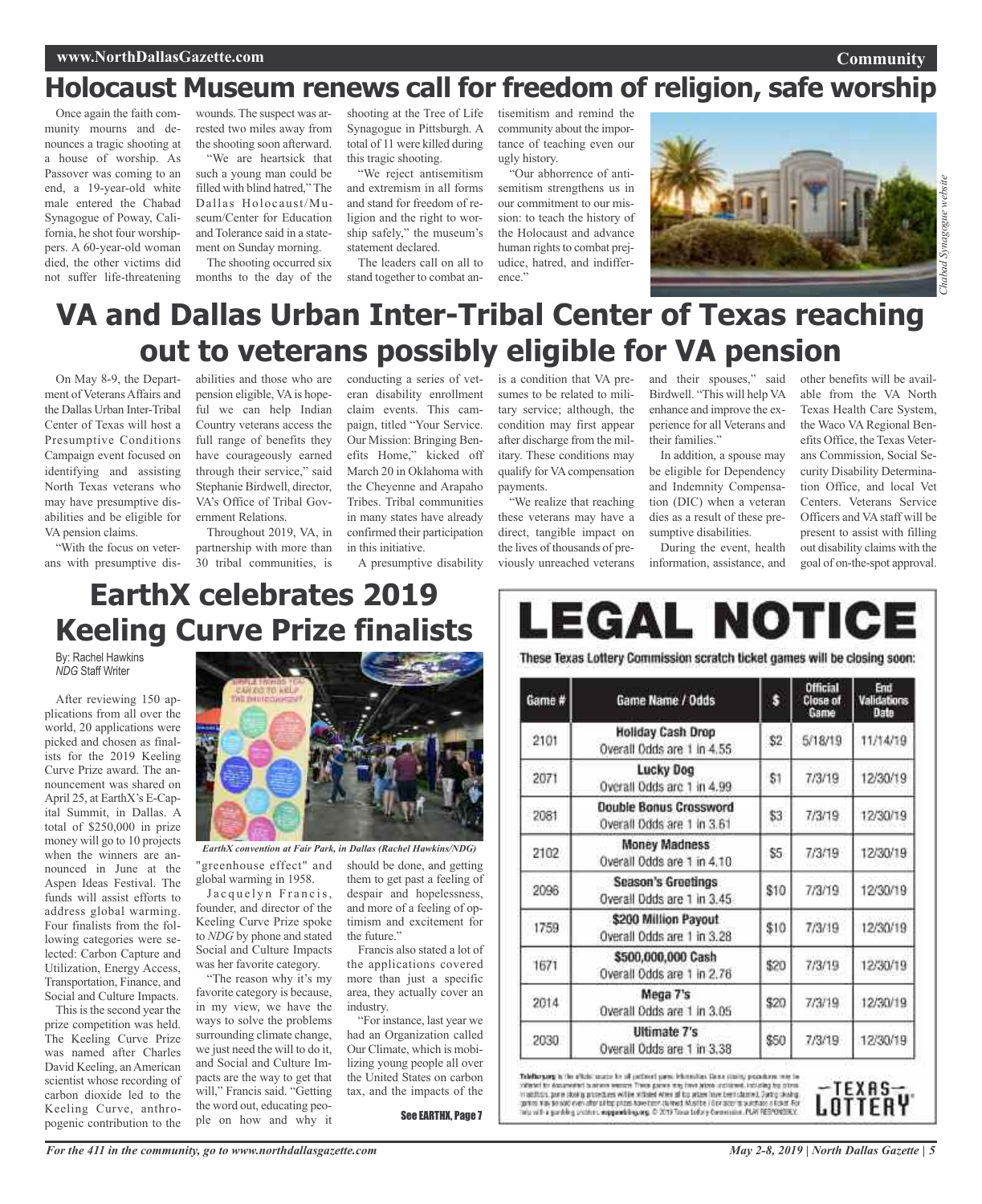# **Fire Safety Day at DISD turns everyday kids into everyday heroes**

More than 200 students at Frederick Douglass Elementary School were deputized as Junior Fire Marshals and got a hands-on fire safety lesson exploring a mobile fire simulation house.

Texas Rangers baseball legend Michael Young joined The Hartford and the Dallas Fire-Rescue to help educate children about the importance of fire safety. Young kicked off the event by pumping up the students for a fun and interactive day that also emphasized vital safety tips.

"I want you guys to know



*Texas Rangers baseball legend Michael Young joined The Hartford and the Dallas Fire-Rescue to help educate* children about the importance of fire safety on Thursday, April 25 at Douglass Elementary, (Photo: Dallas ISD)

that it's never too early and you're never too young to understand the importance

of fire safety, caring for your loved ones and being a good neighbor," Young said.

The Junior Fire Marshal program is designed to teach children that the best

way to stay safe is to prevent a fire from starting. And, if there is a fire, to act quickly in a way that will minimize their chance of harm.

Students experienced a fire simulation in the mobile fire safety house as smoke billowed from beneath the only door into a bedroom. Firefighters instructed them to crawl toward the nearest window, using the 'go low in smoke' method to safely escape down a ladder outside.

After a fire truck tour, students had the chance to apply all the safety tips they

learned by drawing their very own home fire escape plan. These lessons, along with other fun, engaging and educational activities, help parents and teachers have meaningful and vital fire safety conversations with children and students.

The Hartford also donated \$20,000 to Dallas ISD and the Dallas Fire-Rescue for fire safety education. Douglass Elementary was selected as a fire safety demonstration site based on its location, which sits in a high fire area based on data by The Hartford and fire officials.

### **DCCCD, DFW Airport partner on state's first registered airport apprenticeship**

Representatives from the Dallas County Community College District and the Dallas/Fort Worth International Airport announced their new partnership last week with the launch of the state's first Department of Labor-registered airport apprenticeship.

The new pilot program is designed to promote internal growth among airport employees and sustain a skilled

workforce in the construction and maintenance industry.

"Nationally, apprenticeship programs are growing, and our partnership with DFW International Airport reflects that trend as well as the need to have a skilled workforce in this field," said Dr. Joe May, DCCCD's chancellor.

He added, "We are fo-

cused on growing our workforce development efforts and on creating more job opportunities for Dallas County residents with partners like DFW Airport. This apprenticeship agreement, which focuses on the construction and maintenance industry, is a win-win situation for our students, business and the community."

The program includes a

one-year facility manager/facilities services supervisor training program taught by a qualified, experienced DCCCD faculty member. Participants will earn a certificate with the opportunity to convert it to college credit. All classes will be held at DFW Airport's corporate headquarters (or on the West Campus of North Lake College, where construction

management and construction technology programs are taught). The apprenticeship program will be offered at no cost to airport employ- $\rho \rho g$ 

"DFW continues to invest in new learning and development opportunities that enable our employees to grow their careers at the airport," said Linda Valdez Thompson, DFW's executive vice president of administration and diversity.

Thompson added, "This partnership with DCCCD will allow our employees to enhance their professional skills and will build a stronger, more skilled DFW Airport workforce."

The first cohort will include current, full-time em-

See AIRPORT, Page 8

### **Dallas ISD legends to be inducted to Athletic Hall of Fame Class of 2019**

The Dallas ISD Athletic Hall of Fame Class of 2019 has been revealed – the list is comprised of five legendary former student-athletes, a prominent pair of girls' basketball coaches, a former Major League Baseball hitting instructor and a longtime announcer.

The nine inductees tapped for this year's Hall of Fame include: Gary Blair, Doug English, Michael Ensley, Rudy Jaramillo, Harvey Martin, Roy "Robot" Martin, J.D. Mayo, Barbara Brown-McCoy and John Pritchett.

For the second year, Dallas ISD is celebrating stellar individuals who have accomplished significant milestones in sports and in life. Often nominated by their peers and athletes they have mentored, these greats have been selected following a rigorous vetting process that

considered their accomplishments, impact on Dallas school athletics, and career contributions. Hall of Fame honorees must exemplify the highest standards of sportsmanship, ethical conduct and moral character.

The 2019 class will be introduced at the Dallas ISD Athletic Hall of Fame induction ceremony at the Sheraton Dallas Hotel on Friday, April 26 presented by Credit Union of Texas. As per the induction requirements, each living inductee, whether retired or active, is expected to attend the ceremony.

The goal of the Dallas ISDAthletic Hall of Fame is to acknowledge athletes, coaches and supporters who have raised the level of public awareness and appreciation for high school athletics through their distinguished

achievement and excellence, both on and off the field of competition. While virtually all have created a lasting legacy in the district's sports community, the inductees' successes have often garnered recognition at state, national and international levels.

Gary Blair began his journey as a standout all-city baseball player at Bryan Adams High School. Blair currently serves as head coach for the women's basketball team at Texas A&M University, where he led A&M to the 2011 NCAA Championship. Since his appointment in 2003, he has transformed the program into a national powerhouse, which now holds the school record for most wins in Aggie history.

Doug English was a twosport letterman at Bryan Adams High School in football and track & field. In 1975 English was drafted by the Detroit Lions and embarked on a 10-year professional career, which was highlighted by 59 quarterback sacks.

Michael Ensley's arrival at Lincoln High School in 1998 quickly set high standards for future teams as he led the Lady Tigers to three state titles in 1999, 2004 and 2008, establishing the Lady Tigers as among the all-time best in Texas girls basketball history.

Rudolpho "Rudy" Jaramillo, a graduate of Sunset High School, has played a major role behind the scenes in the development and success for some of Major League Baseball's biggest stars throughout his career as a hitting coach for teams such as the Houston Astros, Texas Rangers and Chicago Cubs.

Harvey Martin's path to NFL stardom began at South Oak Cliff High School where his talents scored him a place with the Dallas Cowboys in 1973. Martin went to four Pro Bowls and was named co-MVP of the Cowboys' Super Bowl XII victory. He passed away in 2001 after a valiant battle with pancreatic cancer, but his legacy lives on.

Roy "Robot" Martin is regarded as one of the greatest high school sprinters of alltime, an accomplishment that earned him the nickname, "Robot." His recordbreaking speeds at Franklin D. Roosevelt High School propelled him to a spot on the U.S. track team at the 1988 Summer Olympics.

J.D. Mayo'simpact on the game of basketball has spanned nearly five decades in North Texas. During his

33-year career at Skyline High School, Mayo made a massive difference in the lives of student-athletes as the head coach. He still holds the record for most wins in district history.

Barbara Brown-McCoy is considered a trailblazer in Dallas ISD athletics for her accomplishments as a student-athlete, head coach and administrator at South Oak Cliff High School. Following her stellar career, Brown-McCoy continued to blaze new paths in her appointment as Dallas ISD's first-ever female campus athletic director in 2001.

John Pritchett is a graduate of W.H. Adamson High School whose tenure in athletics spans 50-plus years as announcer for Dallas ISD athletic events and 30-plus years as an announcer for UIL State Track & Field Meets.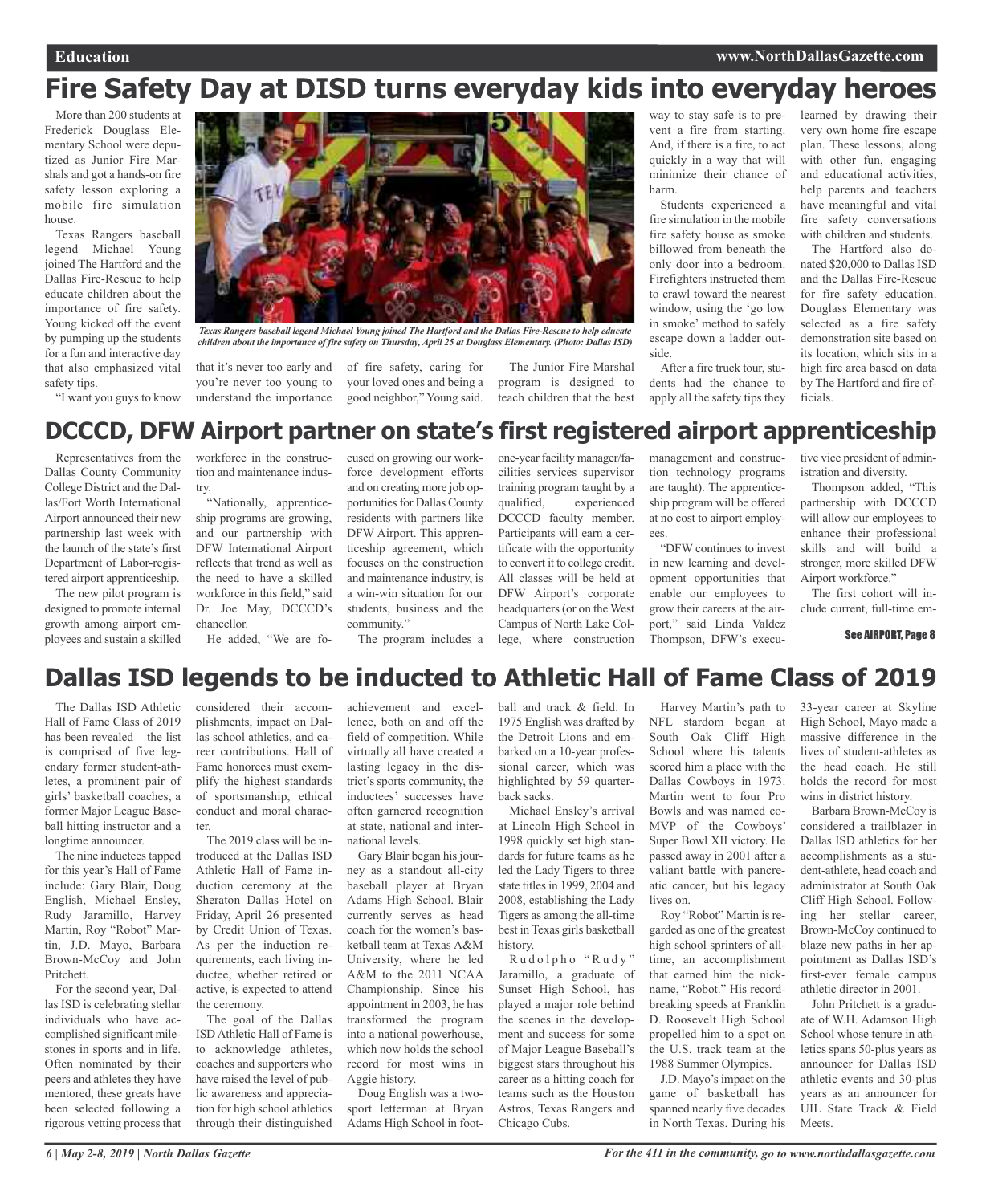## **Irving plans to increase participation in Green Power Partnership Program**

By Rachel Hawkins *NDG* Staff Writer

The City of Irving keeps the lights on throughout their facilities utilizing at least 50 percent green energy sources and they are seeking to improve even more. Resolution 10 – Authorizing the Mayor to Sign an Agreement with the Environmental Protection Agency (EPA) to Increase Participation in the EPA's Green Power Partnership Program, was passed during the Irving City Council meeting on April 18, at Irving City Hall.

This item was recommended by the Traffic and Transportation Department and was initially presented to the Transportation and

Natural Resources Committee on February 24, 2016. The Green Power Partnership Agreement has been recommended to City Council by the City's Green Advisory Board in its ongoing responsibility to environmental stewardship. The Green Advisory Board voted unanimously to support this recommendation during their board meeting

With the passage of the resolution, the city will gain additional opportunities for green energy improvements, public recognition for their voluntary participation. It can set an example for companies to join or create similar programs for their facilities. The City of Irving will participate at the Organization-Wide level, as well as 'On-site Use of Green Power' at the West

Irving Library facility.

Taxpayers will be happy to learn; it does not require additional funding to participate in the program. However, the City of Irving must provide an annual report to the EPA. *City of Irving*

As for the City of Irving's latest EPA report on March 26, 2019, the city uses 26,614,266 total green power usage (kWh) per year. This is split into 26,225,000 from the Competitive Green Power, and 389,266 from the self-supply. This reflects 51 percent of total green power used by the city. Reportedly the city's primary green energy source is wind power. Texas is the leading state in producing wind power.

The EPA Green Power Partnership's goal is to help encourage growth for the American green power industry. Currently, the Partners' green power use represents nearly 40 percent of the U.S. voluntary green power market.

As reported on the EPA website, the Green Power Partnership (GPP) was established in 2001 to protect human health and the environment by increasing organizations' voluntary green power use to advance the American market for green power and the development of those renewable electricity sources.

The Green Power Partnership helps to achieve Clean Air Act requirements

 $\overline{\text{MUSE}}$ 

by reducing the pollution and the corresponding adverse health and environmental impacts associated with conventional electricity use. Since the inception of the Green Power Partnership, the voluntary market has grown by nearly 5,000 percent.

The program provides a framework that includes credible usage benchmarks, market information, technical assistance, and public recognition to companies and other organizations that use green power. In return for technical support and recognition, Partners commit to using green energy for all, or a portion, of their annual electricity consumption.

## **EARTHX,** continued from Page <sup>5</sup>

entire country," Francis said. "We have a couple that are specifically involved in underserved communities," Francis said. "We have the African Clean Energy which is producing cookstoves that reduce smoke emissions and solar electricity for small electronics and LED lighting, and this is a huge impact in Africa. And then we have Solar Sisters, which is supporting women to learn how to put in distributed generation solar. This is a great im-

pact for women who are looking to get involved in this kind of space where there's opportunity for them to learn how to do something that can improve their own community.'

on November 17, 2015.

Money matters according to Francis.

"The prize activates and accelerates solutions everywhere," Francis stated.

Francis stated they recommend for the applications to be a project and not an idea or concept. They can be from individuals, organizations, or universities.

The next application period runs from December 1, 2019, to February 1, 2020.

"I had someone recently ask me if I believed in climate change, and I just kinda looked at them, and I said 'it's not a matter of belief, I'm a climate scientist and I know the science of what's going on. And it's happening," said Francis.

*Visit the online edition at NorthDallasGazette.com for a full list of the finalists.*



For the 411 in the community, go to www.northdallasgazette.com May 2-8, 2019 | North Dallas Gazette | 7

Satin Dolls **featuring** MAHOGANY herish and Mahogany ROBINSON **FRIDAY & SATURDAY** MAY 17-18, 2019<br>9:00 PM **SIO** PLUS APPLICABLE FEES

**HOSTED BY BARBARA STEELE & ALBERTUS LEWIS** 

THE BLACK ACADEMY OF ARTS AND LETTERS **MUSE CAFE THEATRE** 1309 CANTON STREET - DALLAS, TX 75201 FOR TICKETS CALL, TBAAL BOX OFFICE 214-743-2400 **OR TICKETMASTER (800) 745-3000** 



in a scríonn an a

**DALLAS**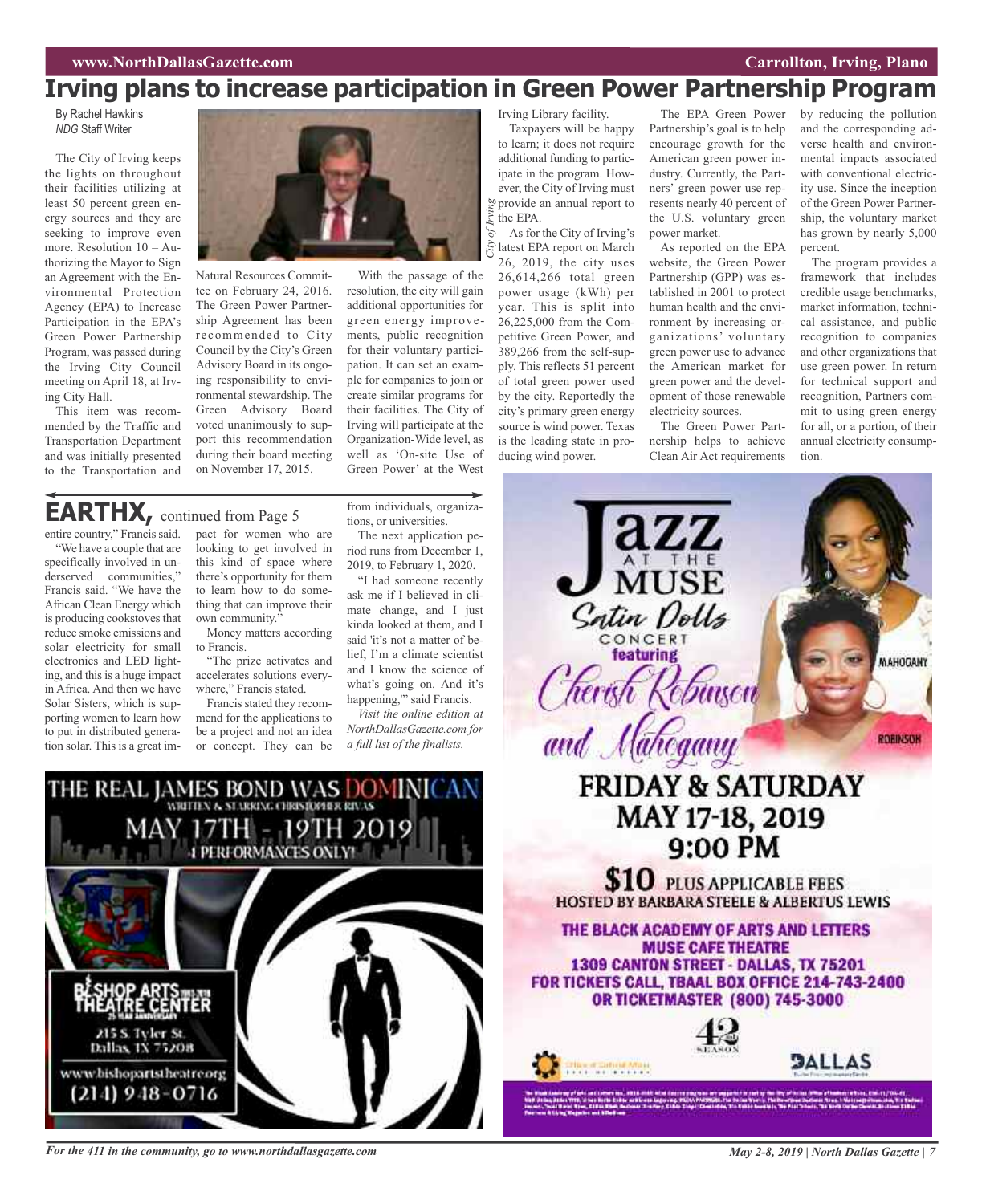### **City Briefs**

**Dallas** The **Dallas Opera Guild Vocal Competition** will take place on May 2, from 11 a.m. to 5 p.m. at Winspear Opera House, in Dallas. The best young opera singers in the United States will be competing in the 31st annual annual competition presented, jointly, by The Dallas Opera and The Dallas Opera Guild. This year's emcee is Miss American 2019 Nia Franklin. Tickets are free for the semifinals May 2 and \$5 for the finals May 3. Participants compete for prestige and monetary prizes. For tickets visit www.dallasopera.org.

You won't want to miss **JMBLYA 2019: Travis Scott / Lil Wayne**, on May 3, starting at 12 p.m. at Fair Park Coliseum, in Dallas. JMBLYA, one of Texas' biggest hip-hop festivals, is now in its seventh year. The two-city, two-day fest lineup also includes Lil Nas X, DaBaby, JpegMafia, Kevin Gates, Gunna, Sheck Wes, YoungBoy Never Broke Again, Bhad Bhabie, Blueface, City Girls, Maxo Kream, P-Lo, WhooKilled-Kenny and 10k.caash.

This event benefits Music Forward and Grounded in Music. For information visit jmblyadallas2019.frontgatetickets.com.

Celebrate **May the Fourth Be** With You, on May 4, from 10 a.m. to 5

p.m. at Perot Museum of Nature and Science, in Dallas. Celebrate the power of the Force at the Perot with special Star Wars-themed events including saber battles on the plaza, droid races and more. The Cafe will feature Star Wars-themed food and 3-D printed mini light sabers will be available for \$3 (while supplies last). Cosplay is encouraged at this two-day event and activities are included in the price of general admission. Special showings of Star Wars: Episode VII – The Force Awakens and Star Wars: Episode VIII – The Last Jedi require an additional charge.

### **Grand Prairie**

The **Grand Prairie Cinco de Mayo Parade and Celebration** will take place on May 4, from 10 a.m. to 6 p.m. at Grand Prairie City Hall, in Grand Prairie. A community parade gets the fun started at 10 a.m. (200 block of West Main Street) and festivities continue at City Hall from noon to 6 p.m. The celebration includes Grand Prairie ISD performers, mariachi bands, folklorico dancers and vocalists, arts and crafts, festival foods, bounce houses and more. For more details visit www.gptx.org.

#### **Lewisville**

Pay your respects with **The Wall That Heals**, from May 2 to May 5, at Bob

ployees and/or newly-hired staff. Apprentices will complete 300 hours of classroom instruction during the one-**AIRPORT,** continued from Page <sup>6</sup>

year program. "The goal of this program

is to build a customizable, registered apprenticeship program for DFW InternationalAirport as an employer which addresses a specific role, economic demands and needs for experienced workers," said Joyce Williams, DCCCD's associate vice chancellor for workforce and economic development.

Currently, DCCCD partners with 25 registered and industry-recognized apprenticeship programs that serve approximately 1,600 students. Mark Hays, DCCCD's vice chancellor for workforce and economic development, projects that the district will enroll 50,000 apprentices by 2030.

DFW Airport currently has more than 2,000 fulltime employees. More than 60,000 people work on airport property with airlines, contractors and business partners. Additionally, more than 69 million customers travel through the airport annually, making DFW Inter-

Wiseman Soccer Complex, in Lewisville. The Wall That Heals, the three-quarter scale replica of the Vietnam Veterans Memorial ("The Wall") in Washington, D. C., will be on display. The traveling exhibit honors the more than 3 million Americans who served in the U.S. Armed Forces during the Vietnam War and bears the names of the more than 58,000 men and women who made the ultimate sacrifice in Vietnam. The Wall That Heals exhibit will be open to the public 24 hours a day. Like the original memorial, The Wall That Heals is erected in a chevron-shape and visitors can do name rubbings of individual service members whose names are on The Wall.

For more information visit www.visitlewisville.com.

#### **Plano**

**The Bloom: A Celebration of Motherhood** will be held on May 2, from 7 p.m. to 11:30 p.m. at at Rooftop Event Spot, in Plano. Dallas-Fort Worth moms are invited to an exclusive moms night out tailored specifically for you. Moms of all ages and stages can enjoy pop-up shops, beauty tips, sponsors, giveaways and swag handpicked just for you. Bloom is hosted by City Moms Blog Network and their sister sites. The night out also includes appetizers and sweets, complimentary beverages, a cash wine bar, and

national Airport one of the most frequently-visited superhub airports in the world.

The airport also serves as a major economic generator for the North Texas region, producing more than \$37 billion in economic impact each year by connecting people through business and leisure travel.

DCCCD comprises seven individually-accredited institutions: Brookhaven, Cedar Valley, Eastfield, El Centro, Mountain View, North Lake and Richland colleges. DCCCD serves more than 80,000 credit and 25,000 continuing education students each semester.



the opportunity to meet new moms going through every stage of life.

Expect a few special pampering treats throughout the night such as a complimentary hair bar from Salon D, mini-makeovers from Sephora, shopping from Barre3 Richardson, Athletique & Co, Sugar Sweat Cosmetics, Cotton Hearts and Nordstrom. For tickets

visit its Facebook event page.

Don't miss the **Butterfly Festival** from May 3 to May 12, from 10 a.m. to 6 p.m. at Shops at Willow Bend, in Plano. For nearly two decades, butterflies have been landing at the Shops at Willow Bend. For two weeks in May, Willow

a conservatory filled with over a thousand butterflies for their annual Butterfly Festival. Families will be able to walk through the conservatory and learn about why the butterfly is so important to the environment and how we can continue to protect them. Kids are able to learn about the butterfly's life cycle and even have the chance to see a butterfly emerge from its chrysalis. A free coloring sheet from Crayola Experience is included, and Paint My Pottery will have crafts for sale. All proceeds from the event will go to benefit the Greater Plano Kiwanis Club, an organization that helps kids around the world. Tickets start at \$5. For information visit www.shopwillow-



A Lifetime Of Love, Laughter And Labor

Morning New Also Interviews And BUZZFEED

"Finder Finda Birth Family After 50 Year Search"

'Most Author M. P. Stone & Hear About Her Fascinating 50 Year Journey In Person \*Looking For Your Family? Get Help Identifying Hidden Clues And Requesting Info "Speak To An "Expert" On Site About Your DNA Test Results And Ancestry Report 'Bring All Documents That You Want Reviewed / Session Begins Promptly @ 2 pm

Renaissance Queen Retails For \$25 Proceeds Benefit www.StraySavers.Org Animal Rescue RSVP for a guaranteed DNA Review at moniquepstone@gmail.com

**www.NorthDallasGazette.com**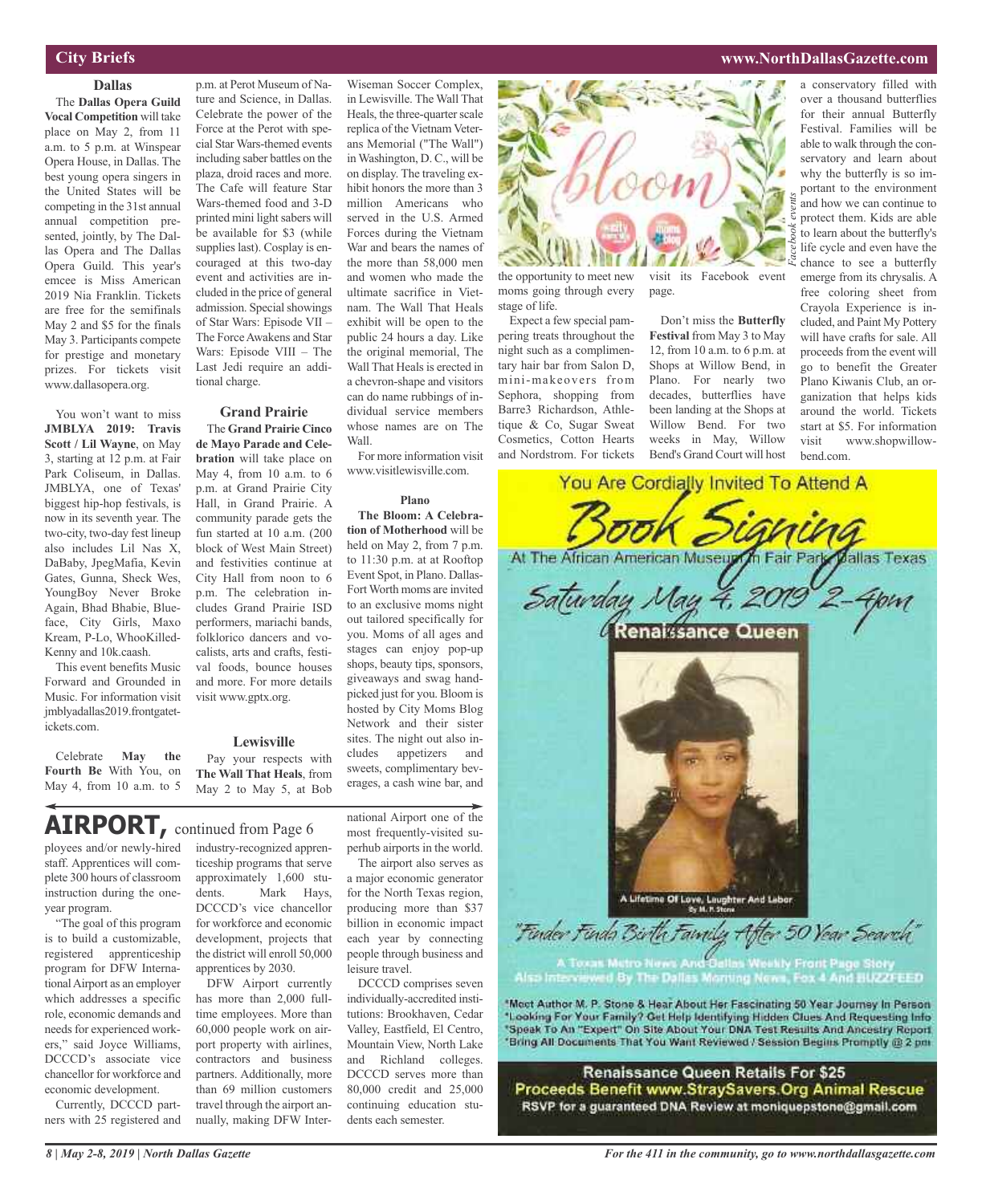### **www.NorthDallasGazette.com Entertainment**

# **Mischievous mice sail to centerstage at Dallas Children's Theater**

The best laid plans of mice and well, Skog, are upended in a lively musical adventure that navigates land and sea in THE IS-LAND OF THE SKOG. In this stage adaptation of the book by the same name, iconic illustrations from beloved children's author Steven Kellogg's come vibrantly to life onstage as Jenny, Bouncer, and the Rowdies journey in search of a calm new home, but instead find bigger obstacles than they ever imagined. THE ISLAND OF THE SKOG runs at Dallas Children's Theater (DCT) from May  $3 - 25$ , 2019.

When Jenny and her mice friends grow weary of ravenous cats, noisy humans, and peril on the streets, they decide a new island paradise is the order of the day.



Led by the surly Captain Bouncer, the Rough- riding Rowdies think they've hit the jackpot until they discover that a "giant" already has dibs on their newfound home. The Rowdies and Skog each devise a survival of the fittest plan that, in the end, only points out the flaws that come with assuming the worst and refusing to compromise. A delightfully charming and gentle story that brings to life the author's beloved illustrations and characters.

"THE ISLAND OF THE SKOG continues to be a story that we're all charmed

and delighted by. As adults it puts us in a place of looking at the world through the eyes of a child and reflecting on our own children's behavior. And children look at the story and see themselves on stage," said Robyn Flatt, director of THE ISLAND OF THE SKOG and Executive Artistic Director of DCT. "Steven Kellogg is deeply committed to approaching relationships in an open and transparent way. He wants children to feel that they are loved and cared for, consistent with DCT's core values."

Local legend Deborah Brown anchors the cast with a motherly presence in the role of brave, commanding Jenny, alongside audience favorite K. Doug Miller who plays the scholarly Wooster. Karl Schaeffer, longtime DCT staff member, plays Bouncer for the second time, having previously played the role in the 2003 mounting of the show. Gena Loe and Alyssa Cavazos return to the DCT stage together, having recently appeared in ELLA ENCHANTED: THE MU-SICAL. Blake Seabourn and Max J. Swarner compliment Schaeffer's Bouncer as the wily Rowdy 2 and sly Rowdy 3, respectively. Ziggy Renner, recently named Technical Director at Stage West Theatre, rounds out the cast as the puppeteer.

"THE ISLAND OF THE SKOG is a story that skews toward the younger end of our market, but it's so charming and so heartwarming that the whole

family can come and have a glorious time seeing the show together," Flatt said. "And it definitely highlights issues that parents can take home to talk to their kids about."

Celebrate National Rodent Day every day at DCT from May 3 - May 25 while author/illustrator Steven Kellogg's mischievous mice are in Dallas with their famed story, THE ISLAND OF THE SKOG! Join Jenny, Bouncer, and Wooster for photo ops that are just the cat's meow. Kids can also draw and color with graphic artist and animator Brad Kozak, who will be on hand to demonstrate the art of drawing and help guide everyone's artistic hand with their own creations.



*Do you have an upcoming event? Contact NDG Entertainment at marketing@northdallasgazette.com*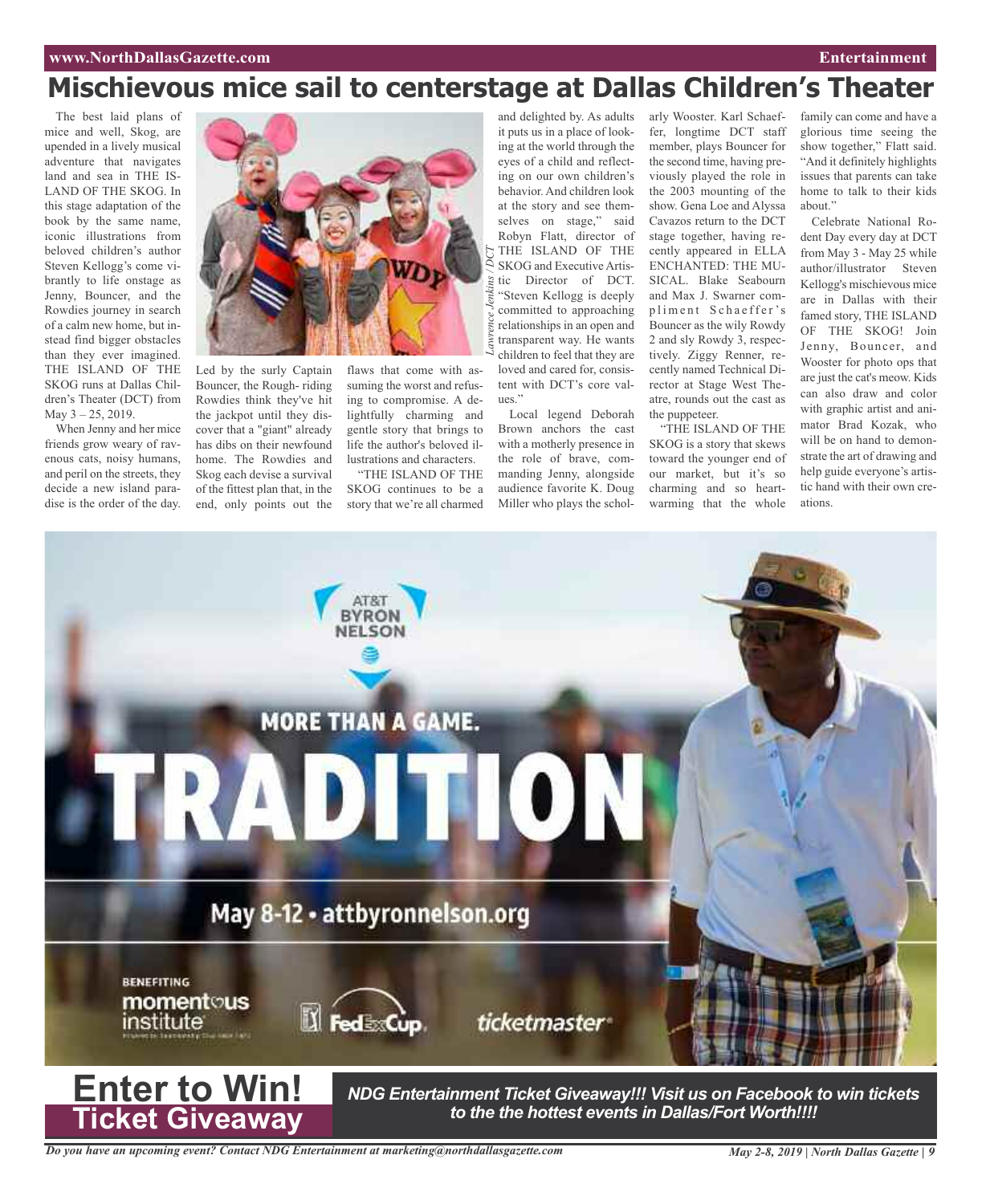### **Car Review Entertainment** *To advertise your upcoming entertainment event contactmarketing@northdallasgazette.com*



*The Mezcal Margarita made with El Silence Espadin is indeed #MES-BlackMagic (Image: Ruth Ferguson / NDG)*

## **Three places to celebrate Cinco de Mayo in DFW**

By Ruth Ferguson *NDG* Editor

Cinco de Mayo like many American holidays started out to acknowledge an event or someone but has primarily become a reason to eat and drink. Why buck the trend? Tacos and tequila for everyone! But where to go you ask? Below are three suggestions.

After visiting as a guest of **bartaco** in Preston Shopping Center, my friend would return once a week if I agreed to go back that often. Honestly, it is worth it, but hey this is Dallas and 12 restaurants open a week, so you have to spread the love around.

bartaco stands out because it is affordable, the menu is interesting, and not a single item we have ordered was not wonderful. Add in fact, the staff is friendly, and it is a winner. If you visit, look for us at the table in the back left corner

Popular items on the menu include the Chicken Pastor Rice Bowl, the Chicken Soup, the plantains, and my favorite side is the Corn Fritters. They offer several different tacos, but make sure you ask for the secret taco. Once when we visited it was roasted brussel sprouts – WOW. Now when it comes to drinks, you must have the

Old Thymer, which is a mixture between an Old Fashion and a Manhattan, you will not be disappointed. If you are, I will finish the drink for you.

Maybe you are not hungry, and just want to enjoy your favorite adult beverage. Forget the tequila and look for mezcal, which has a heavenly smoky flavor thanks to the oven-cooked agave. Last week, I visited a delightful small bar called **Tiny Victories** in Oak Cliff as a guest of Mezcal El Silencio. Made with their mesquite smoked El Silencio Espadin, it is indeed #MESBlackMagic. Trust me once you have the Mezcal Margarita you will find yourself asking what is tequila.

Alright I know many of you love tequila. Don't worry because all weekend long, **El Rincon** in Carrollton will offer Hornitos Margarita of the Month for \$8, El Jimador Blanco shots for \$4, house margaritas are priced as Friday – \$5, Saturday – \$4 and Sunday – \$3. Smooth Condition will provide live music from 6 p.m. – 9 p.m. on Saturday.

Then go back for Tipsy Yoga on Saturday, May 4. The tickets are available on Eventbrite, \$10 for the class, two drinks, and brunch bites.

> *DBD T*

# **NDG Entertainment Guide: Explore the Dallas Fest, cheer on the Kentucky Derby, and celebrate Indian Fest in DFW**

By Rachel Hawkins *NDG* Staff Writer

This weekend, many Dallasites will be celebrating Cinco De Mayo, National Concert Week, festivals, and getting ready for Mother's Day. Here's a look on what's going on around town!

The last days of **Hamilton** are upon us! You can

still have the chance to catch the play from May 2 to May 5, at Music Hall at Fair Park, in Dallas. Experience the magic of Lin-Manuel Miranda's Hamilton, and find out why so many people are still raving about it.

Inspired by the 2004 biography Alexander Hamilton by Ron Chernow, this musical explores the life of the founding father through hip hop, R&B, pop music, soul music and traditional show tunes. For tickets visit http://dallassummermusicals.org/tickets/season-tickets/.

You won't want to miss **Spirit of Now**, from May 2 to May 3, at 8 p.m. at Dallas Black Dance Theatre, in Dallas. Dallas Black Dance Theatre presents this performance with works by choreographers Tommie-

two awards from this distinguished group of journalists," said Michael Cole, COO and executive vice president, Kia MotorsAmer-

After driving each vehicle on predetermined street and track courses, TAWA members voted on the top vehicles in a variety of categories. Journalists were encouraged drive the vehicles as they would if they were simulating their own day-today driving conditions. More information on the 2019 TAWA Auto Round-Up, including the full list of participating vehicles, can be found at www.texasautowrit-

ica.

ers.org.

Waheed Evans, Juel D. Lane and Claude Alexander III, as well as the iconic works of Elisa Monte & David Brown and Christopher L. Huggins. Pieces include Lane's How to Kill a Ghost tackles the haunting effects of holding onto



See GUIDE, Page 16



### **Texas Auto Writer's Association names Telluride the 'CUV of Texas'**

After two days of driving and evaluations, journalist members of the Texas Auto WritersAssociation (TAWA) named the all-new 2020 Kia Telluride "CUV of Texas" as well as the "Mid-Size CUV" category winner at the association's recent annual Auto Roundup event.

The results were based on the assessments of the 44 journalist members of TAWA who attended the event and evaluated 29 vehicles across a wide variety of criteria.

"The Telluride was designed in California, assembled in Georgia, and has now been honored in Texas with

*10 | May 2-8, 2019 | North Dallas Gazette*

*Do you have an upcoming event? Contact NDG Entertainment at marketing@northdallasgazette.com*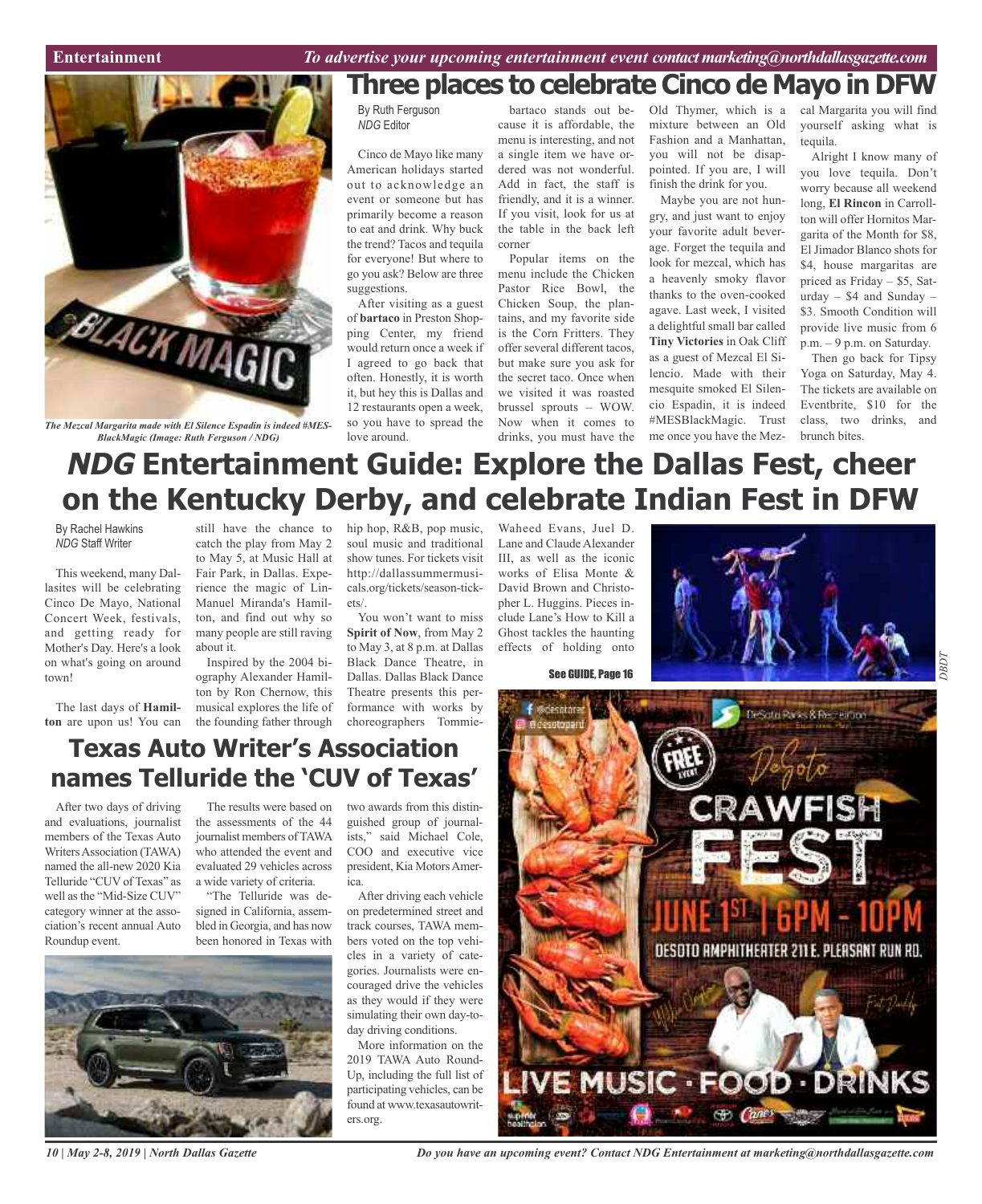# **Black families have a dime for every dollar held by Whites in America**

### By Charlene Crowell

If you're like me, every time you hear a news reporter or anchor talk about how great the nation's economy is, you wonder what world they are living in.

Certainly, these journalists are not referring to the ongoing struggle to make ends meet that so much of Black America faces. For every daily report of Wall Street trading or rising corporate profits, you're reminded that somebody else is doing just fine financially.

To put it another way, 'Will I ever get past my payday being an exchange day…when I can finally have the chance to keep a portion of what I earn in my own name and see how much it can grow?'

When new research speaks to those who are forgotten on most nightly news shows, I feel obliged to share that news – especially when conclusions find systemic faults suppress our collective ability to strengthen assets

enough to make that key transition from paying bills to building wealth.

Ten Solutions to Close the Racial Wealth Divide is jointly authored by the Institute for Policy Studies, Ohio State University's Kirwan Institute for the Study of Race and Ethnicity, and the National Community Reinvestment Coalition. This insightful and scholarly work opens with updates on the nation's nagging and widening racial wealth divide. It then characterizes solutions offered as one of three approaches: programs, power, and process.

According to the authors, programs refer to new government programs that could have a major impact on improving the financial prospects of low-wealth families. Power refers to changes to the federal tax code that could bring a much-needed balance to the tax burden now borne by middle and low-income workers. Process refers to changes to the government

operatesin regard to race and wealth.

"For far too long we have tolerated the injustice of a violent, extractive and racially exploitive history that generated a wealth divide where the typical black family has only a dime for every dollar held by a typical white family," said Darrick Hamilton, report co-author and executive director of the Kirwan Institute for the Study of Race and Ethnicity at The Ohio State University.

From 1983-2016, the median Black family saw their wealth drop by more than half after adjusting for inflation, compared to a 33 percent increase for the median White households. Keep in mind that these years include the Great Recession that stole nearly \$1 trillion of wealth from Black and Latinx families, largely via unnecessary foreclosures and lost property values for those who managed to hold on to their homes.

Fast forward to 2018 and the report shares the fact that

## **SCHOOL,** continued from Page <sup>1</sup>

The Momentous School works with Pre-K through fifth-grade students to elevate their emotional health through therapy while helping them to focus on their studies. The school's curriculum combines lessons on empathy and managing stress with lessons on reading, writing, and arithmetic. The students learn how to self-regulate their emotions and use breathing techniques taught via the social emotional therapy they receive.

"We infuse social emotional health practices into everything that we do," Trudeau said. "That's a significant part of why we think our model is effective. Our goal is that every child is seen, heard and honored."

Along with the school and therapeutic services, Momentous Institute also offers training and shares its research with educational professionals, child therapists, and other professionals locally, across the state and nationwide.

"There's a profound impact for students who are experiencing trauma on their ability to learn and focus and perform in an academic setting," Trudeau said. "So a big part of our training is to help administrators, leadership teams and teachers identify what trauma looks like when it manifests in the classroom and give them strategies to help students."

The benefits of the program are enormous. According to the institute's latest annual report, 97 percent of students who participated in the program in years past have graduated from high school, and 82 percent have enrolled in college. Furthermore, 84 percent of Momentous Institute alumni have moved on to their second year of college.

The Salesmanship Club of Dallas, a nearly 100 year-old organization that is committed to transforming kids'lives, operates the Momentous Institute. Its more than 600 members support the Momentous Institute through fundraising and volunteerism at the school. The Salesmanship Club is the host of the AT&T Byron Nelson golf tournament. Since 1968, the AT&T Byron Nelson has raised more than \$160 million on behalf of the Momentous Institute. Last year, the tournament raised \$4.8 million. This year, the sales goal for the tournament is \$16 million.

"We are incredibly grateful for the AT&T Byron Nelson golf tournament because it allows us to continue to do the work to strengthen our community and work with our partner organizations so that we can have a stronger community over the next 100 years," Trudeau said.

For more information on the AT&T Byron Nelson, visit attbyronnelson.org. For more details of the Momentous Institute, visit momentousinstitute.org.

the median white family had 41 times more wealth than the median Black family and 22 times more wealth than the median Latinx family. Instead of the \$147,000 that median white families owned last year, Black households had \$3,600.

When Congress passed tax cut legislation in December 2017, an already skewed racial wealth profile became worse.

"White households in the top one percent of earners received \$143 a day from the tax cuts while middle-class households(earning between \$40,000 and \$110,000) received just \$2.75 a day," states the report. "While the media coverage of the tax package and the public statements of the bill's backers did not explicitly state that it would directly contribute to increasing the racial wealth divide, this was the impact, intended or otherwise."

With the majority of today's Black households renting instead of owning

## NDG seeks Intern Video Producer

The North Dallas Gazette is a community-driven newspaper with a digital presence socking a new form and to assist with the growth of out media company through quality video production."

The Producer will be responsible for recording, editing and preparing final draft of our video content in our<br>in-house studio. The producer will record and broadand the Facultical washly shows. Afterwards with Final Pro Cor and other related tools, the horize will he finalized and uploaded to our YouTube channel.

The rabi cardidate will have the following skiller

· Experience using video and and/o production and post production industgues and software for live<br>streaming and final YouTube videos.

- · Experience using digital content settware Basic graphic desirts expensesse
- Create circlent haved upon agreed criteria
- · Understand how to use various social media plat-
- forces for live video events.

frood time and project management skills · Attention to detail as it relates to spelling and

· Provide regular status updates to stakeholders and minuscrited

The work will be completed at our studio located at Regal Row & Stemmons with a<br>schedule of up to 15 hours a week. Pay rue is \$12-15 per hoor.

Resumes must be sent to ngarcia@northdallasgazette.com to be considered.



their homes, escalating rental prices diminish if not remove the ability for many consumers of color to save for a home down payment. As reported by CBS News, earlier this year, the national average monthly cost of fair market rent in 2018 was \$1,405. Recent research by the National Low-Income Housing Coalition on housing affordability found that more than 8 million Americans spend half or more of their incomes on housing, including over 30 percent of Blacks, and 28 percent of Hispanics

Homeownership, according to the Center for Responsible Lending, remains a solid building block to gain family wealth. But with an increasing number of households paying more than a third of their income for rent, the ability to save for a home down payment is seriously weakened. CRL's proposed remedy in March 27 testimony to the Senate Banking Committee is to strengthen affordable housing in both

homeownership and rentals. To increase greater access to mortgages, CRL further advocates low-down payment loans.

"The nation's housing finance system must ensure access to safe and affordable mortgage loans for all creditworthy borrowers, including low-to-moderate income families and communities of color," noted Nikitra Bailey, a CRL EVP. "The lower down payment programs available through FHA and VA, provide an entry into homeownership and wealthbuilding for many average Americans."

There's really no point in continuing to do the same thing while expecting a different result. When the status quo just isn't working, change must be given a chance.

*Charlene Crowell is the Center for Responsible Lending's deputy director of communications. She can be reached at Charlene.crowell@responsiblelending.org.*



*For the 411 in the community, go to www.northdallasgazette.com*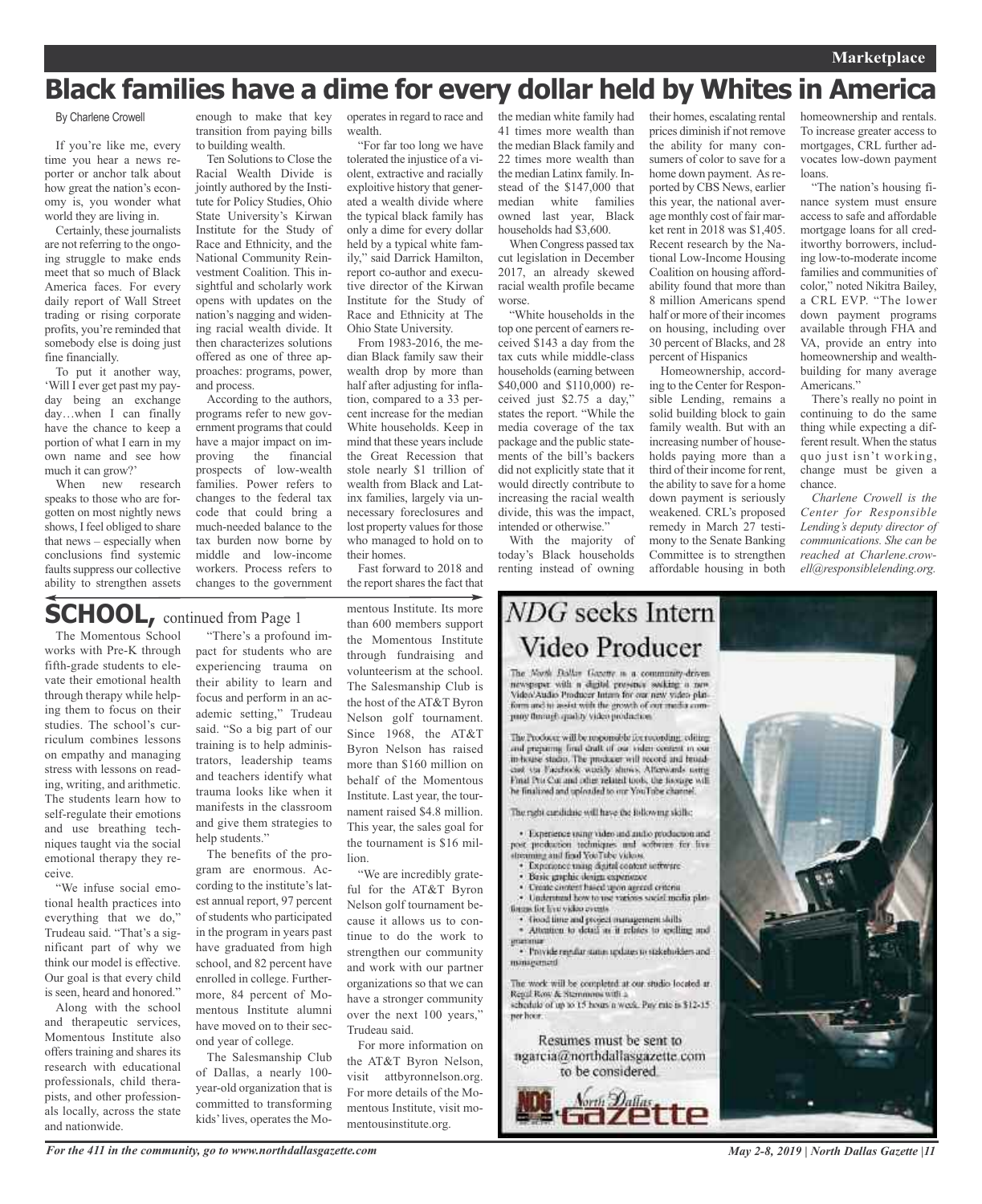**Marketplace II** *Contact Marketing at 972-432-5219 for Career Opportunity Advertising*

# **Upcoming DFW area job fairs**

**in the Dallas Area**

**Ed Bell**

### **May 8 The Dallas Nursing and Healthcare Job Fair**

The Dallas Nursing and Healthcare Job Fair will be held on May 8, from 3 p.m. to 7 p.m. at DoubleTree by Hilton Dallas, in Richardson. All candidates must have a healthcare degree or certification.To pre-register and receive an Express Pass, please send your resume to resume@expoexpertsllc.com and put 'Attending/Jamie-DallasHC' in subject header. For more information, please visit: http://www.expoexpertsllc.com/.

#### **May 9 Automotive Career Fair** David McDavid Honda of

Frisco will host aAutomotive Career Fair, from 9 a.m. to 4 p.m. at 1601 Dallas Pkwy, in Frisco. In order for you to be your best for their customers, you have to be healthy, financially-secure and continue to develop your skills and expand your knowledge. They are committed to helping you achieve these goals through their competitive benefits and perks program!Asbury offers the advantages only a major dealer group can. With more than 25,000 available vehiclesin stock to sell, 500+ cars sold and 4,500+ vehicles serviced daily, 8,000 team members and 8 million customers, we are one of the largest Fortune 500 franchised auto retailers in the United States. Asbury operates more than 80 dealerships across the country-- which meansthere are plenty of opportunities for career growth and development. For more information visit careers asburyauto.icims.com/jobs/.

### **May 9 LeaderQuest IT Job Fair**

The LeaderQuest IT Job Fair will be held on May 9, from  $10$  a.m. to  $1$  p.m. at LeaderQuest Dallas, in Irving. They will be looking for IT, Cyber Security, and Project Management professionals. Be sure to dress professionally, bring several copies of your current resume, and get ready to connect.



#### **May 11 Grand Prairie Career Expo and Job Fair 2019**

The Grand Prairie Career Expo and Job Fair 2019 will be held on May 11, from 10 a.m. to 1 p.m. at the Grand Prairie Library, in Grand Prairie. Over 20 local DFW employers are ready to meet you! Whether you are looking for a new career opportunity or to advance in your specific field, this career expo and job fair is the place to be for Grand Prairie area job seekers. DFW companies are interested in your skills and talents. More corporations are moving to Dallas and Fort Worth so the Grand Prairie area is a perfect central location to engage job seekers. Join us to learn more about new opportunities for career advancement in DFW.

May 1, 2019

market locally.

**• Paving Machine Operator • Concrete Saw Operator • Loader operator (Earthwork) • Finishers (Structures, Paving) • Form Setters (Structures, Paving) • Motor Grader Operator (Earthwork)**

Available: multiple openings

Must have own transportation

**Physical and Drug Screen Required Must have a Clear Background**

Rate: Negotiable

position)

We are currently hiring for the following positions:

**• Laborers (Structures, Underground, Paving) • CDL Drivers (Water Truck, End Dump, Gooseneck) • Crawler Operator (Underground, Earthwork) • Excavator Operator (Underground, Earthwork)**

**Must be at least 18 years old (CDL Driver, 21 yrs)**

**@ 10605 Harry Hines Blvd.**

**May 15 Nationwide Management Hiring Event Dallas** The Nationwide Management Hiring Event Dallas

will be held on May 15, from 10 a.m. to 7 p.m. at Family

position available. The goal is to provide students and aspiring writers an opportunity to gain published clips, experience and professional feedback. The position is for up

Dollar, 8152 Spring Valley Rd, in Dallas. Be part of a fun, upbeat team with a oneof-a-kind retailer as one of our Store Managers. Our Store Managers and Assistant Store Managers are the face of the company and are responsible for making sure that stores meet the expectations of our customers as a fully stocked, fast, fun, friendly and clean place to shop. You'll inspire and motivate your Store team to ensure engagement, support

growth and drive productivity as you closely monitor sales, staffing and inventory to meet your Store's goals. This ensures that your customers leave with pleasant smiles and promise to return again and again.

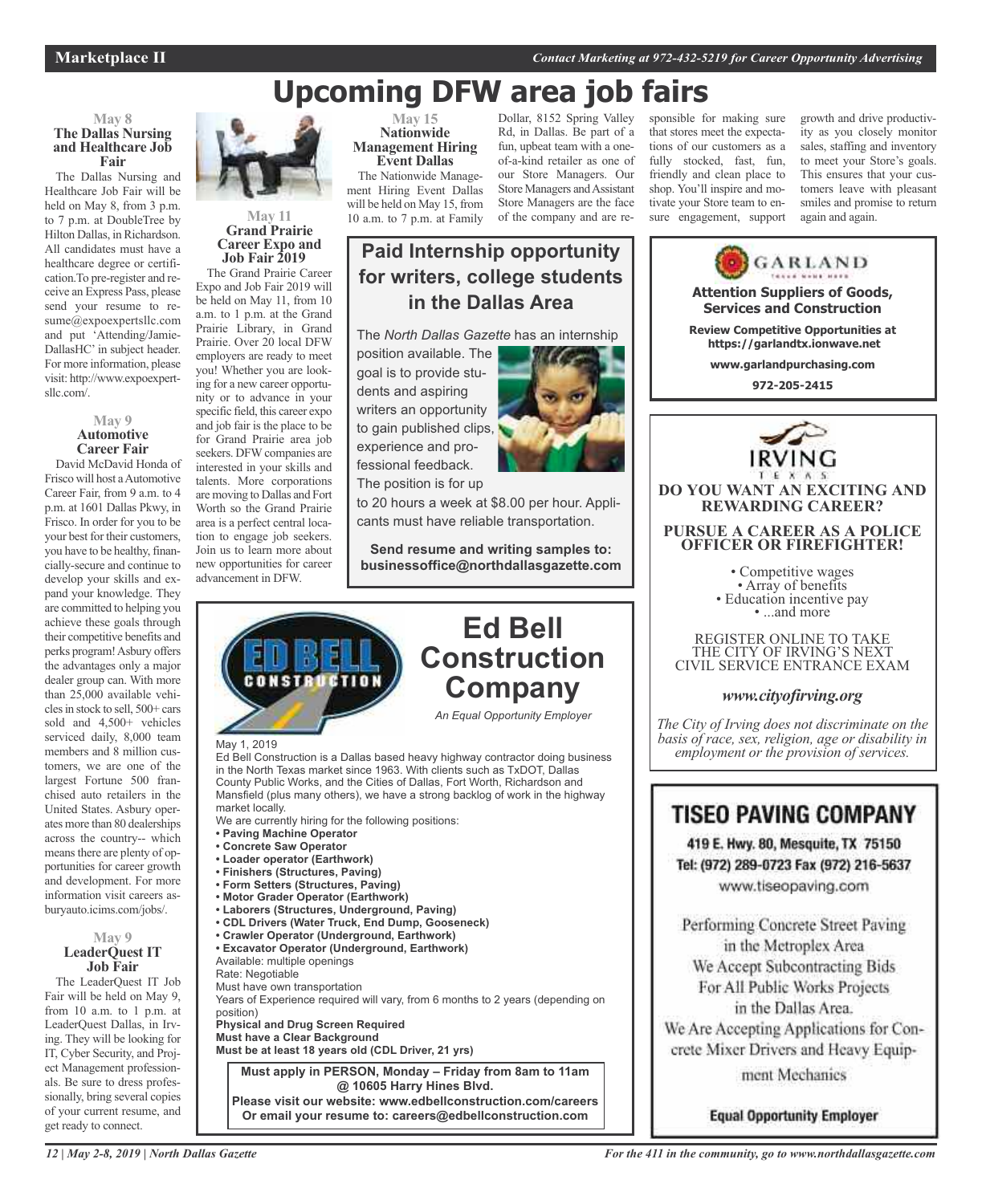### ELECTION DAY VOTING LOCATIONS



The most current list of voting locations is available in the City Secretary's Office, and the status of a particular location may be checked by calling the city secretary at (214) 670-3738 or accessing http://www.dallascountyvotes.org/upcoming-election-information/

### May 4, 2019 General Election Ballot Order

| Place 1 | 1 Giovanni "Gio" Valderas                     | Place 8  | 1 Tennell Atkins                |
|---------|-----------------------------------------------|----------|---------------------------------|
|         | 2 Jeremy T. Boss                              |          | 2 Erik Wilson                   |
|         | 3 Sylvana Alonzo                              |          |                                 |
|         | 4 Chad West                                   | Place 9  | 1 Tamara "Tami" Brown Rodriquez |
|         |                                               |          | 2 Erin Moore                    |
| Place 2 | 1 Adam Medrano                                |          | 3 Sarah Lamb                    |
|         | 2 Paul A. Freeman                             |          | 4 Paula Blackmon                |
|         | 3 Barbara Coombs                              |          | 5 Jacinto Valdespino            |
| Place 3 | 1 Davante D. Peters                           | Place 10 | 1 Sirrano Keith Baldeo          |
|         | 2 Denise Benavides                            |          |                                 |
|         | 3 Casey Thomas, II                            |          | 2 D'Andrala Dede Alexander      |
|         | 4 Charletta Rogers Compton                    |          | 3 Adam McGough                  |
|         | 5 Britannica Scott                            | Place 11 | 1 Curtis T. Harris              |
|         |                                               |          | 2 Lee M. Kleinman               |
| Place 4 | 1 Dawn M. Blair                               |          |                                 |
|         | 2 Carolyn King Arnold                         | Place 12 | 1 Carolyn "Cookie" Peadon       |
|         | 3 Keyaira D. Saunders                         |          | 2 Cara Mendelsohn               |
|         | 4 Karon "K" Flewellen                         |          | 3 Daniel Powell                 |
|         | 5 Asa O. Woodberry                            |          |                                 |
| Place 5 |                                               | Place 13 | 1 Jennifer Staubach Gates       |
|         | 1 Yolanda "Faye" Williams<br>2 Jaime Resendez |          | 2 Laura Miller                  |
|         | 3 Ruth Torres                                 |          |                                 |
|         |                                               | Place 14 | 1 Philip T. Kingston            |
|         |                                               |          | 2 David Blewett                 |
| Place 6 | 1 Tony Carrillo<br>2 Omar Narvaez             |          | 3 Warren Ernest Johnson         |
|         | 3 Mónica R. Alonzo                            |          |                                 |
|         |                                               | Place 15 | 1 Lynn McBee                    |
|         |                                               | (Mayor)  | 2 Jason Villalba                |
| Place 7 | 1 Tiffinni A. Young<br>2 Adam Bazaldua        |          | 3 Scott Griggs                  |
|         | 3 Kevin Felder                                |          | 4 Mike Ablon                    |
|         |                                               |          | 5 Miguel Solis                  |
|         | 4 Joseph Thomas<br>5 Sandra Crenshaw          |          | 6 Alyson Kennedy                |
|         |                                               |          | 7 Regina Montoya                |
|         | 6 Yvette Gbalazeh                             |          | 8 Eric Johnson                  |
|         | 7 Calvin D. Johnson                           |          | 9 Albert Black                  |
|         | 8 Sade' Johnson                               |          |                                 |
|         | 9 Korey Deon Mack                             |          |                                 |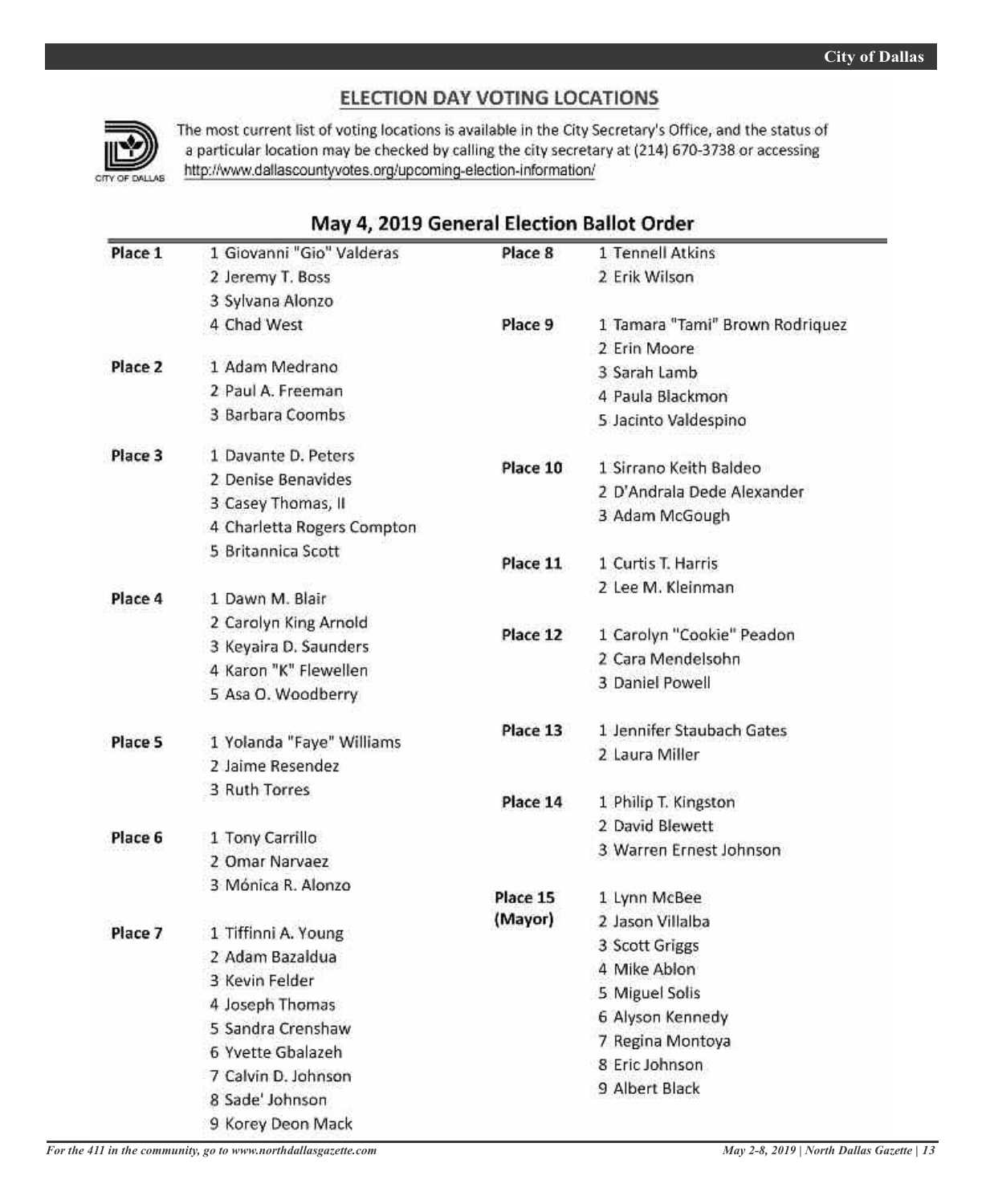### **Church Happenings** *RG Apparel is the proud sponser of this page (www.RGApparel.com)*

#### **BETHEL BIBLE FELLOWSHIP, CARROLLTON (A NEW PLACE TO BELONG)**

*NOTICE: New You, Pastor Woodson serves the community by providing "Professional Therapy and Counseling Services" on a "Sliding Fee" scale. To schedule an appointment call the Pastoral Counseling Center at 972-526-4525 or email the church at www. b e t h e l b i b l e f e lloswhip.org*

#### **May 5, 9:45 am**

Please join us in our quiet time, "Prayer and Meditation" followed by Morning Worship. You will be blessed and inspired as we celebrate service to God, our community and all mankind.

#### **May 8, 7 pm**

Join us for Wednesday's Prayer and Bible Study Class with Senior Pastor Woodson, Pastor Larry Gardner and others as we complete the study of the book "Boundaries" when to say yes or how to say no by Dr. Henry Cloud and Dr. John Townsend with supporting chapters and verses. Spiritual maturity is God's desire for you; it's Time to Grow in the Word of God.

Dr. Terrance Woodson, Senior Pastor 1944 E. Hebron Parkway Carrollton, TX 75007 972-492-4300 www.bethelbiblefellowship.org  $\mathcal{L}=\mathcal{L}^{\mathcal{L}}$  , where  $\mathcal{L}^{\mathcal{L}}$  , we have the set of the set of the set of the set of the set of the set of the set of the set of the set of the set of the set of the set of the set of the set of the set of

**FELLOWSHIP CHRISTIAN CENTER CHURCH IN ALLEN "THE SHIP" We are Saving You a Seat.**

### **May 5, 9:45 am**

You are invited to join us in our Sunday Morning Services as we praise and worship God in the Joycie

Turner Fellowship Hall, followed by our Worship Services; and bring someone with you, you will be blessed. It's for God's glory and honor.

### **May 8**

Join us in our Wednesday's 12 Noon-Day Live, Prayer and Bible Study class and/or our Wednesday Night Live, Prayer and Bible Study at 7 p.m. to learn more about God's Word. Be encouraged by God's plan for your maturity and His glory; and most of all; be prepared to grow.

Dr. W. L. Stafford, Sr., Ed. D. Senior Pastor 2450 K Avenue #300 Plano, TX 75074 972-379-3287 www.theship3c.org www.visitF3c.org

 $\overline{\phantom{a}}$  , and the set of the set of the set of the set of the set of the set of the set of the set of the set of the set of the set of the set of the set of the set of the set of the set of the set of the set of the s **INSPIRING BODY OF CHRIST CHURCH, Let's Go Fishing! MATTHEW 4:19**

**May 3, 8 p.m.** All men are invited to

Men's Ministry meeting each Friday night at 8 pm, (IBOC promotes proactive male leadership.)

**May 5, 10 a.m.** Please join us for our Morning Service; and don't for-

get to invite family and friends to join us as we celebrate our Lord and Savior, Jesus Christ.

**May 6, 7 p.m.** You are invited to Monday School to see what God has to say to us in His Holy Word.

Pastor Rickie Rush 7701 S Westmoreland Road Dallas, TX 75237 972-372-4262 www.Ibocchurch.org

#### **MT. OLIVE CHURCH OF PLANO (MOCOP) (Uniting the Body of Christ for World Impact)**

#### **May 5, 10 a.m.**

Join us for Morning Worship Service as we praise and worship God for His Honor and His glory. Don't forget to comeback at 7 p.m. for our Brazilian Church.

#### **May 8, 7 pm**

You're invited to our Wednesday's Bible Study class; you will learn what God has to say to us. Come to be encouraged by God's plan for your spiritual growth and His glory.

Dr. Sam Fenceroy, PhD



### **Cemetary Space Broker will make you offer on your cemetery plot**



• Inherited plot and can't sell it? • Bought plot years ago and your plans have changed? • Singles space or Side by Side spaces is okay. We will make you a "cash offer" on your cemetery plot today! If you get voice mail-leave message phone number and information on cemetery space. We will get back to you

### **Call Us Today!!!!!!!! 972.432.5219**

Senior Pastor and Pastor Gloria Fenceroy 300 Chisholm Place Plano, TX 75075 972-633-5511 www.mocop.org

### **SHILOH MBC IN PLANO (WHERE COMMUNITY BECOMES FAMILY)**

 $\mathcal{L}=\mathcal{L}^{\mathcal{L}}$  , where  $\mathcal{L}^{\mathcal{L}}$  , we have the set of the set of the set of the set of the set of the set of the set of the set of the set of the set of the set of the set of the set of the set of the set of

#### **May 5, 8 and 11 am**

You are invited to our Worship Services as we honor God for His goodness and faithfulness.

### **May 8, 7 pm**

You're invited to our Wednesday's Bible Study class; you will learn what

God has to say to us. Come and be encouraged by God's plan for your spiritual growth and His glory.

#### **May 13, Women's Week**

Mark your calendar, Shiloh's Annual Women's Week celebration will be the week of May 13-19. This year's theme is "Women Called and Prepared to Serve." Ladies are asked to wear white attire with turquoise scarves.

Dr. Isaiah Joshua, Jr. Senior Pastor 920 E. 14th Street Plano, TX 75074 972-423-6695 www.smbcplano.org

NDG now has a "Special Advertising Package" for churches and non-profit organizations that need to let the community know about your Special Event.

### Opportunity You Can Measure...

### **Church Events**

- Church Anniversary
- Pastor's Anniversary
- Women's Day
- Men's Day

### **Non-Profit Org. Events**

- Fundraisers
- (Concerts)
- Special Events
- (Personal or Community)

### Special Rate \$199

(Black & White, per insertion) Ad size - 4.905"x 6"(Quarter Page, B&W) (NOTE: Color Ad \$75 extra per inserion) Production disclaimer - NDG ad meake-ready is not included in promotion.

Layout/production of "copy ready"ad will be a nominal extra cost. E-mail ad copy to:

> Marketing@NorthDallasGazette.com or call our Marketing Department today!





*14 | May 2-8, 2019 | North Dallas Gazette*

*For the 411 in the community, go to www.northdallasgazette.com*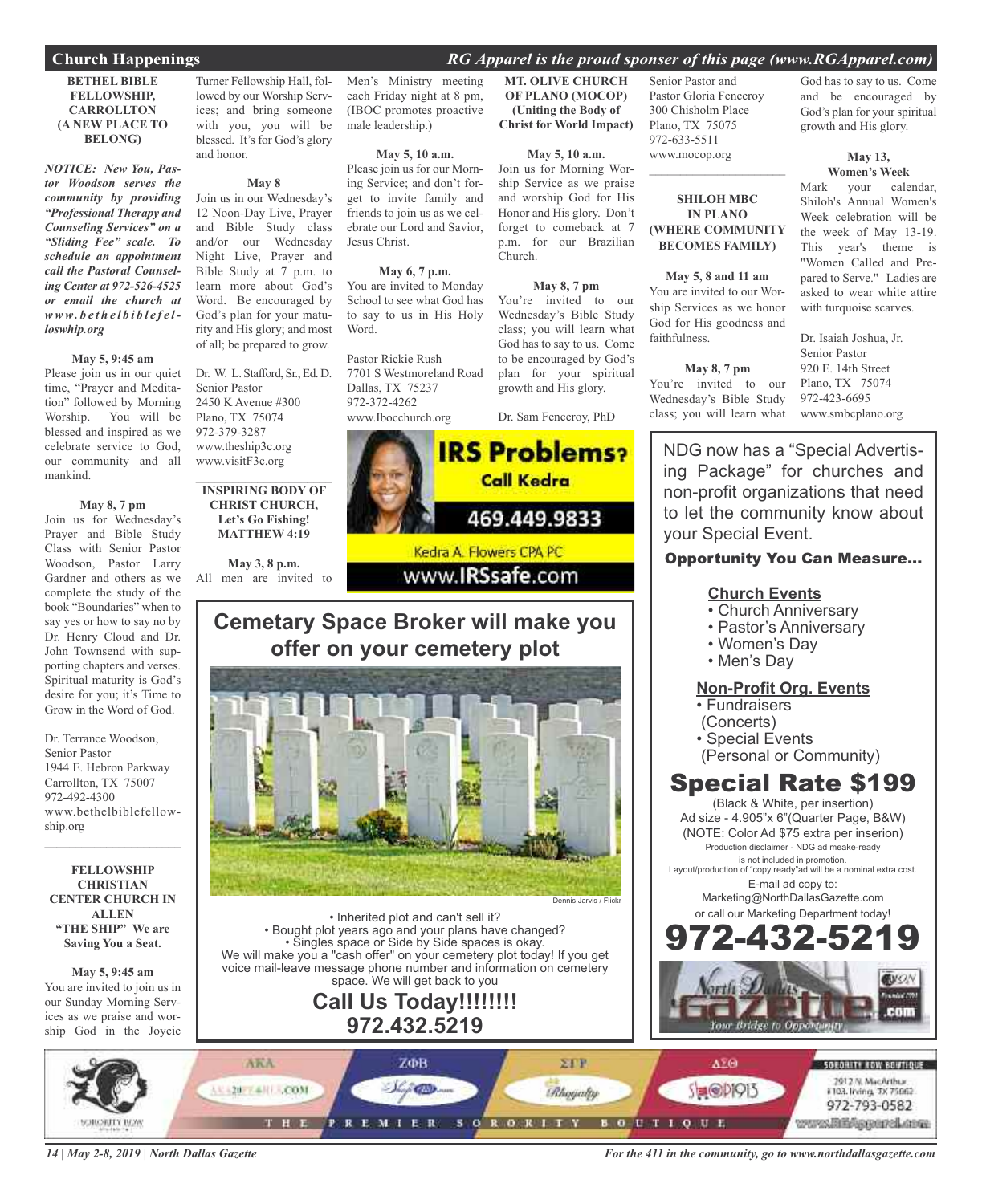

*Send email to: businessoffice@ northdallasgazette.com to sign up for Sister Tarpley's weekly electronic newsletter.*

*(NOTE: David Lott, as you start your next journey in life, this column is for you and other 2019 Seniors. Grandmother Tarpley.)*

*"Therefore, if anyone isin Christ, he is a new creation; old things have passed away; behold, all things have become new."*

**2 Corinthians 5:17** Satan always defines your life based on your past; God defines you by your future. "You're never going to change!" "You always do that!"

Perhaps you've heard such words. Words can define us if we let them. Failure can be a warning sign that motivates change or it sends us into self-sabotage and shame. The Cross paid the price for that. Have you accepted the payment on your behalf?

When you allow others to define who you are, that is contrary to who God says who you are, you've made them an idol in your life. You've allowed a spirit of rejection and shame and performance to define you.

When we come to know Christ our spirit is 100 percent redeemed. However, our soul requires regeneration. This is a long-term process. The Bible calls it sanctification.

*"Now may the God of peace who brought up our Lord Jesus from the dead, that great Shepherd of the sheep, through the blood of the everlasting covenant, make you complete in every good work to do His will, working in you what is well pleasing in His sight, through Jesus Christ, to whom be glory forever and ever."*

**Hebrews 13:20-21** It is God's responsibility to guide our maturity process as we yield ourselves to Him. The next

# **PERRY,** continued from Page <sup>2</sup>

petitive stance and financial sustainability. She will also contribute to advertising sales efforts made by the NNPA on behalf of its member publications.

When Perry was asked why she accepted the new role, she replied, "Most of my life I have been an advocate for change and involved in the Black conscious movement in one way or another, so it feels good to know I am in my preferred element."

Herself a longtime civil rights advocate and humanitarian, Perry said, "I have known Dr. Chavis to be a true and sincere fighter for justice, so I know that I am in the right place at the right time."

She remains thankful for Chavis' confidence, and the confidence of many of the publishers as she steps into her expanded role. "Several of the publishers in the NNPA as well as the corporate partners and sponsors have expressed and shown their appreciation for my work," Perry added.

Perry also respects and appreciates her fellow team members on NNPA's staff. "Like many organizations, the staff that makes the NNPA work is small in number but huge in accomplishments. Every employee does more than their fair share. We understand that the work we do is on behalf of the publishers, readers and advertisers of the Black Press. As the Voice of Black America, we strive each day to instill a level of comfort and confidence that demonstrates how much we care and lets them know that their inquiries and needs will be responded to professionally." "Our potential for success in the future is unlimited."

time someone tries to define you based on your past, remind them you are a new creation "in process."

No one is righteous enough to judge another. Only Jesus made plan "A" in His life. God redeems our "B" and "C" plans to be His "A" plan. Accept God's process in yourself and in

AKA

A AMPLANT SCOM

**XTP** 

Rhogalty

others. Judge not lest you be judged.

**Defining your life**

*David Edward Lott, when he graduated from kindergartner at Heritage Academy and a 2019 Senior at Hebron High School, both in Carrollton. Proud parents are Bill & Sheila Tarpley Lott, proud grandparents are Shirley and the late Lorenzo Tarpley and Edward and the late Patricia Lott*

SORORITY ROW

 $\Delta 2\Theta$ 

S<sub>要</sub>@DI913

SORORITY ROW

**SORORITY ROW BOUTIQUE** 

2912 N. MacArthur #103. Irving, TX 75062

972-793-0582

www.RGApparel.com

God's Word and acts of the past demonstrate to Christians that He is in total control. His desires to reflect His nature and power through every individual. I know that's because those who reflect God's glory affect the world.

ZOB

 $2000$ 

I pray that in all situations that Christens face, they will be obedient and dependent upon God and give Him all the praise and glory, so that He will demonstrate His power that all people may know of God's mighty acts and the glorious splendor of

Every Christian should like to say with the Apostle Paul, *"My message and my preaching were not with wise and persuasive words, but with a demonstration of the Spirit's power, so that your faith might not rest on men's wisdom, but on God's power"*